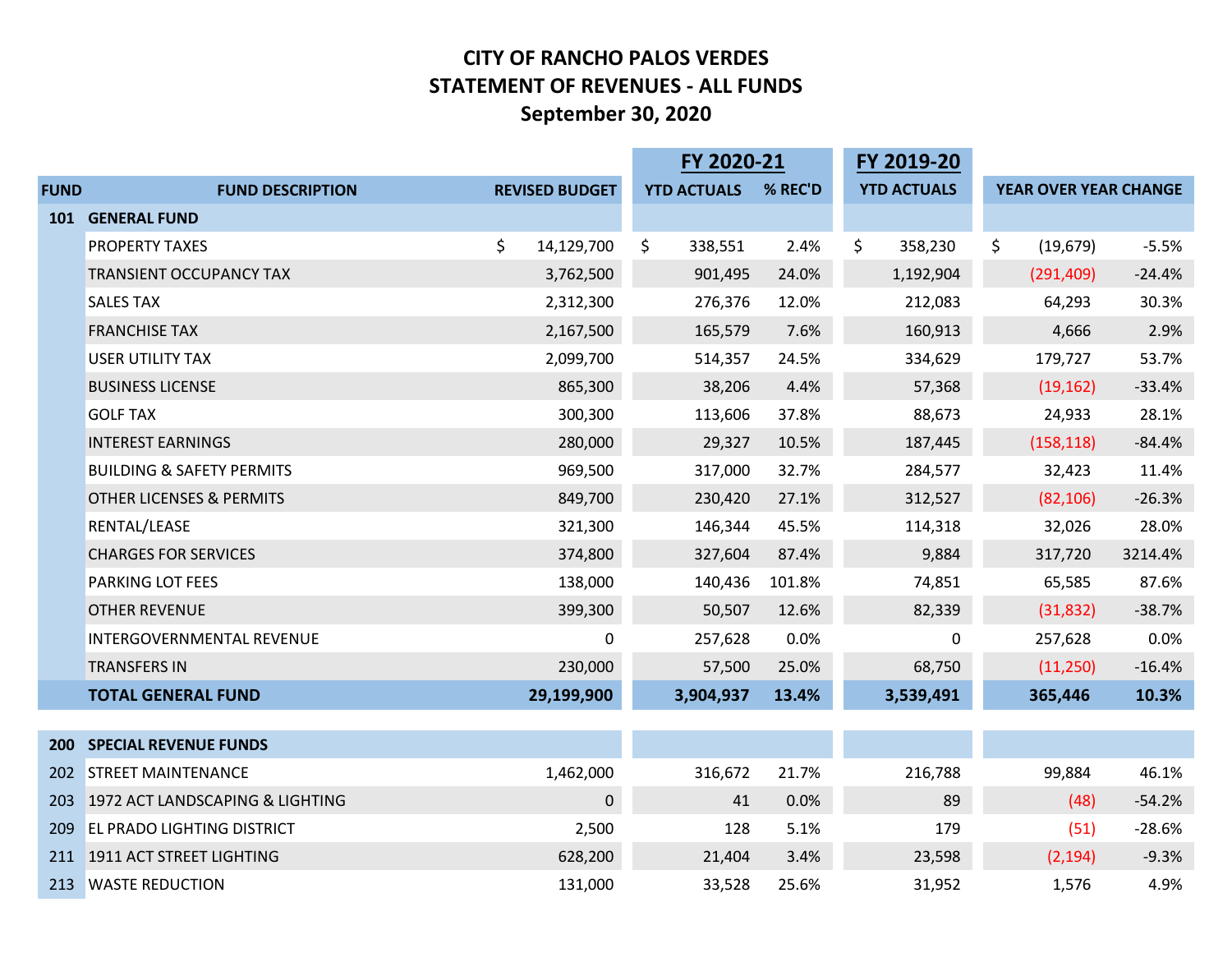#### **CITY OF RANCHO PALOS VERDES STATEMENT OF REVENUES ‐ ALL FUNDS September 30, 2020**

|             |                                          |                       | FY 2020-21         |         | FY 2019-20         |                              |           |
|-------------|------------------------------------------|-----------------------|--------------------|---------|--------------------|------------------------------|-----------|
| <b>FUND</b> | <b>FUND DESCRIPTION</b>                  | <b>REVISED BUDGET</b> | <b>YTD ACTUALS</b> | % REC'D | <b>YTD ACTUALS</b> | <b>YEAR OVER YEAR CHANGE</b> |           |
| 214         | <b>AIR QUALITY MANAGEMENT</b>            | 55,000                | 210                | 0.4%    | 290                | (80)                         | $-27.6%$  |
| 215         | <b>PROPOSITION C</b>                     | 702,400               | 174,680            | 24.9%   | 182,721            | (8,041)                      | $-4.4%$   |
| 216         | <b>PROPOSITION A</b>                     | 849,400               | 212,272            | 25.0%   | 225,251            | (12, 979)                    | $-5.8%$   |
| 217         | <b>PUBLIC SAFETY GRANTS</b>              | 157,700               | 93                 | 0.1%    | 56,253             | (56, 160)                    | $-99.8%$  |
| 220         | <b>MEASURE R</b>                         | 545,400               | 131,972            | 24.2%   | 138,110            | (6, 138)                     | $-4.4%$   |
| 221         | <b>MEASURE M</b>                         | 530,000               | 147,922            | 27.9%   | 151,844            | (3,922)                      | $-2.6%$   |
| 222         | <b>HABITAT RESTORATION</b>               | 12,400                | 1,109              | 8.9%    | 2,858              | (1,749)                      | $-61.2%$  |
| 223         | <b>SUBREGION ONE MAINTENANCE</b>         | 24,000                | 3,590              | 15.0%   | 11,148             | (7, 558)                     | $-67.8%$  |
| 224         | <b>MEASURE A MAINTENANCE</b>             | 91,000                | 75                 | 0.1%    | 183                | (108)                        | $-59.1%$  |
| 225         | <b>ABALONE COVE SEWER DISTRICT</b>       | 52,000                | 361                | 0.7%    | 114,912            | (114, 551)                   | $-99.7%$  |
| 227         | <b>GINSBURG CULTURAL ART BLD</b>         | $\mathbf 0$           | $\mathbf 0$        | 0.0%    | 5                  | (5)                          | $-100.0%$ |
| 228         | DONOR RESTRICTED CONTRIBUTIONS           | 25,000                | 2,607              | 10.4%   | 5,928              | (3, 321)                     | $-56.0%$  |
|             | <b>TOTAL SPECIAL REVENUE FUNDS</b>       | 5,268,000             | 1,046,665          | 19.9%   | 1,162,109          | (115, 445)                   | $-9.9%$   |
|             |                                          |                       |                    |         |                    |                              |           |
| 300         | <b>CAPITAL PROJECTS FUNDS</b>            |                       |                    |         |                    |                              |           |
| 310         | COMMUNITY DEVELOPMENT BLOCK GRANT (CDBG) | 217,700               | $\pmb{0}$          | 0.0%    | 4,675              | (4, 675)                     | $-100.0%$ |
| 330         | <b>INFRASTRUCTURE IMPROVEMENTS</b>       | 2,394,000             | 519,823            | 21.7%   | 1,079,671          | (559, 848)                   | $-51.9%$  |
| 331         | <b>FEDERAL GRANTS</b>                    | 0                     | 0                  | 0.0%    | 304                | (304)                        | $-100.0%$ |
| 332         | <b>STATE GRANTS</b>                      | $\mathbf{0}$          | $\mathbf{0}$       | 0.0%    | 300,000            | (300,000)                    | $-100.0%$ |
| 334         | <b>QUIMBY PARK DEVELOPMENT</b>           | 25,000                | 25,352             | 101.4%  | 4,938              | 20,414                       | 413.5%    |
| 336         | LOW-MODERATE INCOME HOUSING              | 46,200                | 314                | 0.7%    | 524                | (210)                        | $-40.1%$  |
| 337         | <b>AFFORDABLE HOUSING PROJECTS</b>       | 15,000                | 1,210              | 8.1%    | 2,638              | (1, 427)                     | $-54.1%$  |
| 338         | DEVELOP IMPACT MITIGATION (EET)          | 10,000                | 483                | 4.8%    | 1,606              | (1, 123)                     | $-69.9%$  |
| 343         | <b>MEASURE W</b>                         | 690,000               | $\Omega$           | 0.0%    | 0                  | 0                            | 0.0%      |
|             | <b>TOTAL CAPITAL PROJECTS FUNDS</b>      | 3,397,900             | 547,182            | 16.1%   | 1,394,356          | (847, 173)                   | $-60.8%$  |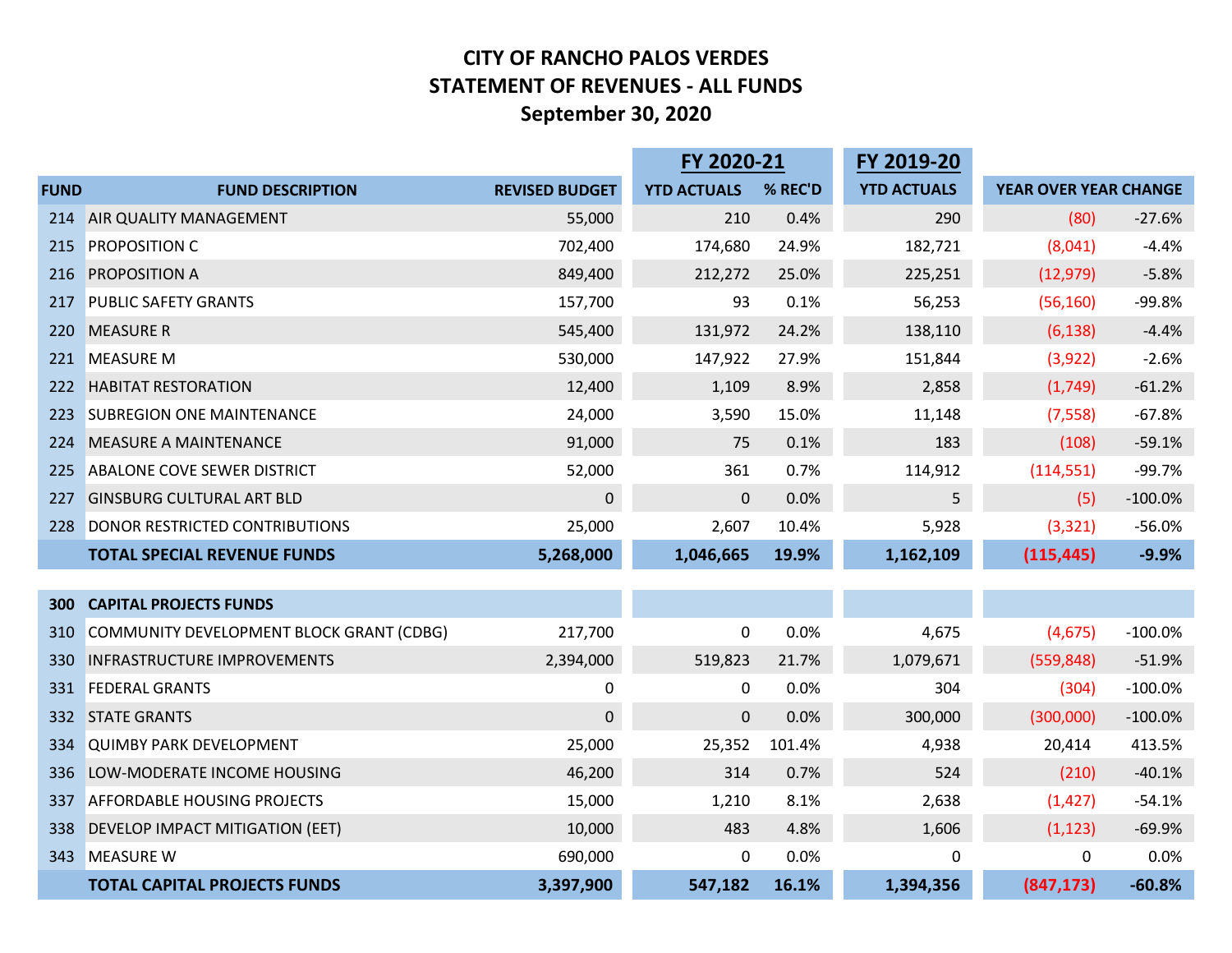#### **CITY OF RANCHO PALOS VERDES STATEMENT OF REVENUES ‐ ALL FUNDS September 30, 2020**

|             |                                             |    |                       | FY 2020-21 |                    | FY 2019-20 |                    |    |                              |            |
|-------------|---------------------------------------------|----|-----------------------|------------|--------------------|------------|--------------------|----|------------------------------|------------|
| <b>FUND</b> | <b>FUND DESCRIPTION</b>                     |    | <b>REVISED BUDGET</b> |            | <b>YTD ACTUALS</b> | % REC'D    | <b>YTD ACTUALS</b> |    | <b>YEAR OVER YEAR CHANGE</b> |            |
|             |                                             |    |                       |            |                    |            |                    |    |                              |            |
| 500         | <b>ENTERPRISE FUNDS</b>                     |    |                       |            |                    |            |                    |    |                              |            |
| 501         | <b>WATER QUALITY FLOOD PROTECTION</b>       |    | 0                     |            | 0                  | 0.0%       | 599                |    | (599)                        | $-100.0%$  |
|             | <b>TOTAL ENTERPRISE FUNDS</b>               |    | $\mathbf 0$           |            | $\mathbf 0$        | 0.0%       | 599                |    | (599)                        | $-100.0\%$ |
| 600         | <b>INTERNAL SERVICE FUND</b>                |    |                       |            |                    |            |                    |    |                              |            |
| 681         | <b>EQUIPMENT REPLACEMENT</b>                |    | 138,300               |            | 27,104             | 19.6%      | 29,600             |    | (2, 495)                     | $-8.4%$    |
|             | <b>TOTAL INTERNAL SERVICE FUNDS</b>         |    | 138,300               |            | 27,104             | 19.6%      | 29,600             |    | (2,495)                      | $-8.4%$    |
|             |                                             |    |                       |            |                    |            |                    |    |                              |            |
|             | <b>REDEVELOPMENT AGENCY</b>                 |    |                       |            |                    |            |                    |    |                              |            |
| 701         | <b>REDEVELOPMENT OBLIGATION</b>             |    | 0                     |            | 5                  | 0.0%       | 604                |    | (600)                        | $-99.3%$   |
|             | <b>TOTAL REDEVELOPMENT AGENCY</b>           |    | $\bf{0}$              |            | 5                  | 0.0%       | 604                |    | (600)                        | $-99.3%$   |
|             |                                             |    |                       |            |                    |            |                    |    |                              |            |
|             | <b>IMPROVEMENT AUTHORITIES</b>              |    |                       |            |                    |            |                    |    |                              |            |
| 285         | IA - PORTUGUESE BEND MAINTENANCE            |    | 22,600                |            | 5,208              | 23.0%      | 14,425             |    | (9,217)                      | $-63.9%$   |
| 795         | IMPROVEMENT AUTHORITY - ABALONE COVE MAINT. |    | 2,600                 |            | 2,759              | 106.1%     | 20,257             |    | (17, 498)                    | $-86.4%$   |
|             | <b>TOTAL IMPROVEMENT AUTHORITIES</b>        |    | 25,200                |            | 7,967              | 31.6%      | 34,682             |    | (26, 715)                    | $-77.0%$   |
|             |                                             |    |                       |            |                    |            |                    |    |                              |            |
|             | <b>TOTAL REVENUES</b>                       | \$ | 38,029,300            | \$.        | 5,533,860          | 14.6%      | \$<br>6,161,441    | \$ | (627, 581)                   | $-10.2%$   |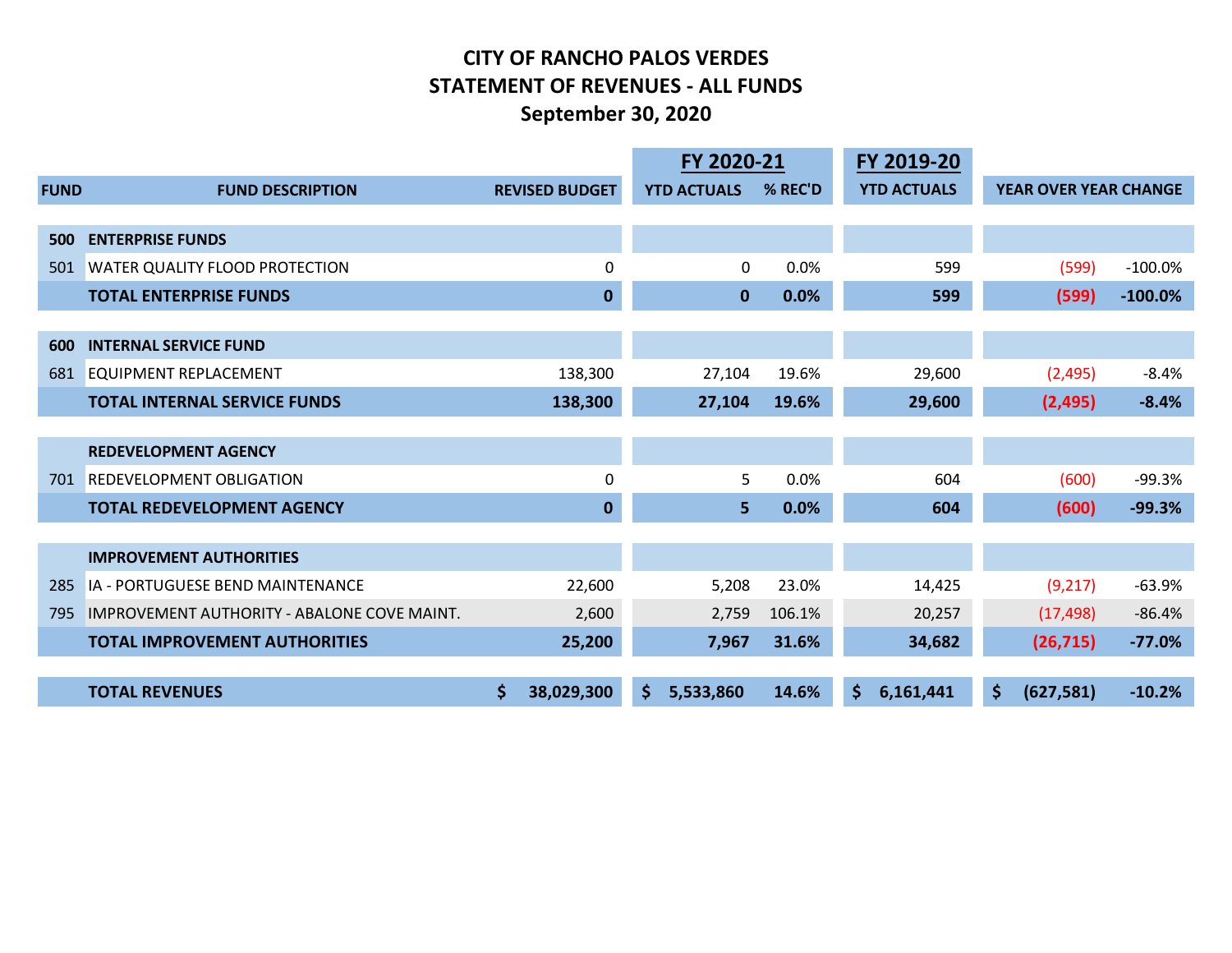|     |                        |                   |                                         |                |                       |                    |                    |                     | <b>AVAILABLE</b>     |         |
|-----|------------------------|-------------------|-----------------------------------------|----------------|-----------------------|--------------------|--------------------|---------------------|----------------------|---------|
|     | <b>FUND DEPARTMENT</b> | <b>ACCOUNT</b>    | <b>ACCOUNT DESCRIPTION</b>              | <b>TYPE</b>    | <b>REVISED BUDGET</b> | <b>YTD REVENUE</b> | <b>MTD REVENUE</b> | <b>ENCUMBRANCES</b> | <b>BUDGET</b>        | % USED  |
| 101 | 0000                   | 101-300-0000-3101 | <b>GOLF TAXES</b>                       | R              | $-300,300$            | $-113,606.36$      | $-59,299.92$       | 0.00                | $-186,694$           | 37.80   |
| 101 | 0000                   | 101-300-0000-3102 | PROPERTY TAXES - SECURED                | $\mathsf R$    | $-8,553,800$          | $-231,772.54$      | 0.00               | 0.00                | $-8,322,027$         | 2.70    |
| 101 | 0000                   | 101-300-0000-3107 | PROPERTY TAXES - IN LIEU OF             | ${\sf R}$      | $-5,275,900$          | 0.00               | 0.00               | 0.00                | $-5,275,900$         | 0.00    |
| 101 | 0000                   | 101-300-0000-3108 | PROPERTY TAXES - RPTTF RDA              | $\mathsf{R}$   | $-25,000$             | $-7,593.71$        | 0.00               | 0.00                | $-17,406$            | 30.40   |
| 101 | 0000                   | 101-300-0000-3110 | PROPERTY TRANSFER TAXES                 | ${\sf R}$      | $-275,000$            | $-99,184.85$       | $-42,769.69$       | 0.00                | $-175,815$           | 36.10   |
| 101 | 0000                   | 101-300-0000-3111 | <b>FRANCHISE TAXES</b>                  | $\mathsf R$    | $-2,167,500$          | $-165,578.80$      | $-165,578.80$      | 0.00                | $-2,001,921$         | 7.60    |
| 101 | 0000                   | 101-300-0000-3112 | <b>SALES TAXES</b>                      | $\mathsf{R}$   | $-2,240,000$          | $-269,329.26$      | $-269,329.26$      | 0.00                | $-1,970,671$         | 12.00   |
| 101 | 0000                   | 101-300-0000-3113 | SALES TAXES PSAF                        | $\mathsf{R}$   | $-72,300$             | $-7,046.66$        | $-7,046.66$        | 0.00                | $-65,253$            | 9.70    |
| 101 | 0000                   | 101-300-0000-3114 | UTILITY USERS TAXES - ELEC.             | $\overline{R}$ | $-982,200$            | -240,883.37        | $-169,345.24$      | 0.00                | $-741,317$           | 24.50   |
| 101 | 0000                   | 101-300-0000-3115 | UTILITY USERS TAXES - WATER             | $\mathsf{R}$   | $-747,500$            | $-217,793.55$      | $-143,985.42$      | 0.00                | $-529,706$           | 29.10   |
| 101 | 0000                   | 101-300-0000-3116 | UTILITY USERS TAXES - GAS               | $\overline{R}$ | $-370,000$            | $-55,679.60$       | $-34,108.84$       | 0.00                | $-314,320$           | 15.00   |
| 101 | 0000                   | 101-300-0000-3120 | TRANSIENT OCC. TAXES - MISC             | $\mathsf R$    | $-142,700$            | $-25,818.65$       | $-12,539.99$       | 0.00                | $-116,881$           | 18.10   |
| 101 | 0000                   | 101-300-0000-3121 | TRANSIENT OCC. TAXES-TERRANEA           | $\mathsf{R}$   | $-3,619,800$          | -875,676.75        | $-637,414.45$      | 0.00                | $-2,744,123$         | 24.20   |
| 101 | 0000                   | 101-300-0000-3202 | <b>BUILDING &amp; SAFETY PERMITS</b>    | $\mathsf R$    | $-969,500$            | $-316,999.66$      | $-115,307.32$      | 0.00                | $-652,500$           | 32.70   |
| 101 | 0000                   | 101-300-0000-3203 | <b>PLAN CHECK PERMITS</b>               | $\mathsf{R}$   | $-308,400$            | $-86,523.67$       | $-47,223.25$       | 0.00                | $-221,876$           | 28.10   |
| 101 | 0000                   | 101-300-0000-3205 | <b>FILM PERMITS</b>                     | $\mathsf R$    | $-30,700$             | $-441.00$          | 0.00               | 0.00                | $-30,259$            | 1.40    |
| 101 | 0000                   | 101-300-0000-3206 | <b>ANIMAL LICENSES</b>                  | $\mathsf{R}$   | $-27,400$             | $-3,462.50$        | $-3,462.50$        | 0.00                | $-23,938$            | 12.60   |
| 101 | 0000                   | 101-300-0000-3207 | <b>BUILDING &amp; SAFETY SMIP</b>       | $\overline{R}$ | $-3,000$              | $-1,079.19$        | $-373.58$          | 0.00                | $-1,921$             | 36.00   |
| 101 | 0000                   | 101-300-0000-3208 | <b>BUILDING &amp; SAFETY ADMIN FEES</b> | $\overline{R}$ | $-4,300$              | $-451.00$          | $-167.00$          | 0.00                | $-3,849$             | 10.50   |
| 101 | 0000                   | 101-300-0000-3209 | <b>GEOLOGY PERMITS</b>                  | $\overline{R}$ | $-112,900$            | $-35,375.00$       | $-8,605.00$        | 0.00                | $-77,525$            | 31.30   |
| 101 | 0000                   | 101-300-0000-3210 | <b>BUSINESS LICENSE TAXES</b>           | $\overline{R}$ | $-865,300$            | $-38,206.05$       | $-14,487.50$       | 0.00                | $-827,094$           | 4.40    |
| 101 | 0000                   | 101-300-0000-3212 | <b>BUSINESS LICENSE PENALTY</b>         | $\overline{R}$ | $-17,900$             | -799.45            | $-541.30$          | 0.00                | $-17,101$            | 4.50    |
| 101 | 0000                   | 101-300-0000-3213 | PARKING PERMITS-OVERSIZED VEH.          | $\overline{R}$ | $-500$                | $-56.25$           | 0.00               | 0.00                | $-444$               | 11.30   |
| 101 | 0000                   | 101-300-0000-3214 | PARKING PERMIT DECALS                   | $\mathsf{R}$   | $-300$                | $-116.00$          | $-13.50$           | 0.00                | $-184$               | 38.70   |
| 101 | 0000                   | 101-300-0000-3215 | PLANNING & ZONING PERMITS               | $\mathsf R$    | $-271,200$            | $-75,584.55$       | $-28,281.03$       | 0.00                | $-195,615$           | 27.90   |
| 101 | 0000                   | 101-300-0000-3217 | <b>VIEW RESTRORATION PERMITS</b>        | $\mathsf{R}$   | $-4,800$              | $-5,106.00$        | 0.00               | 0.00                | 306                  | 106.40  |
| 101 | 0000                   | 101-300-0000-3218 | PLANNING MISC. PERMITS                  | $\overline{R}$ | $-8,000$              | $-2,004.00$        | $-768.00$          | 0.00                | $-5,996$             | 25.10   |
| 101 | 0000                   | 101-300-0000-3219 | <b>ROW - MISC PERMITS</b>               | $\mathsf{R}$   | $-74,600$             | $-19,437.00$       | $-6,306.50$        | 0.00                | $-55,163$            | 26.10   |
| 101 | 0000                   | 101-300-0000-3220 | <b>ROW - DUMPSTER PERMITS</b>           | $\overline{R}$ | $-3,600$              | $-784.00$          | $-294.00$          | 0.00                | $-2,816$             | 21.80   |
| 101 | 0000                   | 101-300-0000-3501 | <b>TOW FEES</b>                         | $\overline{R}$ | $-5,800$              | $-498.00$          | $-415.00$          | 0.00                | $-5,302$             | 8.60    |
| 101 | 0000                   | 101-300-0000-3502 | <b>FALSE ALARM</b>                      | $\overline{R}$ | $-4,800$              | 100.00             | 0.00               | 0.00                | $-4,900$             | $-2.10$ |
| 101 | 0000                   | 101-300-0000-3503 | <b>TRAFFIC TICKETS</b>                  | $\mathsf{R}$   | $-61,800$             | $-5,998.24$        | $-2,975.38$        | 0.00                | $-55,802$            | 9.70    |
| 101 | 0000                   | 101-300-0000-3601 | <b>INTEREST EARNINGS</b>                | $\mathsf{R}$   | $-280,000$            | $-29,327.11$       | $-29,327.11$       | 0.00                | $-250,673$           | 10.50   |
| 101 | 0000                   | 101-300-0000-3602 | RENTAL/LEASES                           | $\mathsf{R}$   | $-141,300$            | $-149,322.01$      | $-81,210.58$       | 0.00                | 8,022                | 105.70  |
| 101 | 0000                   | 101-300-0000-3801 | ADMINISTRATIVE OVERHEAD                 | $\mathsf{R}$   | $-150,000$            | $-32,231.72$       | $-32,231.72$       | 0.00                | $-117,768$           | 21.50   |
| 101 | 0000                   | 101-300-0000-3902 | <b>CASP FEES</b>                        | $\mathsf{R}$   | $-4,500$              | 0.00               | 0.00               | 0.00                | $-4,500$             | 0.00    |
| 101 | 0000                   | 101-300-0000-3904 | RDA LOAN REPAYMENT                      | $\mathsf{R}$   | $-298,800$            | -298,827.00        | 0.00               | 0.00                | 27                   | 100.00  |
| 101 | 0000                   | 101-300-0000-3908 | RDA ADMINISTRATIVE FEES                 | $\mathsf{R}$   | $-16,000$             | $-8,000.00$        | 0.00               | 0.00                | $-8,000$             | 50.00   |
| 101 | 0000                   | 101-300-0000-3999 | <b>MISCELLANEOUS REVENUE</b>            | $\mathsf{R}$   | $-60,000$             | $-20,777.24$       | $-20,709.22$       | 0.00                | $-39,223$            | 34.60   |
| 101 | 0000                   | 101-300-0000-9217 | TRANSFER - PUBLIC SAFETY                | $\mathsf{R}$   | $-140,000$            | $-32,500.00$       | $-32,500.00$       | 0.00                | $-107,500$           | 23.20   |
| 101 | 0000                   | 101-300-0000-9224 | TRANSFER - MEASURE A MAINT              | $\overline{R}$ | $-90,000$             | $-25,000.00$       | $-25,000.00$       | 0.00                | $-65,000$            | 27.80   |
| 101 | 1430                   | 101-300-1430-3999 | MISCELLANEOUS REVENUE                   | $\mathsf{R}$   | $-1,500$              | 0.00               | 0.00               | 0.00                | $-1,500$             | 0.00    |
| 101 | 5120                   | 101-300-5120-3412 | PROGRAM/EVENT FEES                      | $\mathsf{R}$   | $-5,200$              | $-30.00$           | $-30.00$           | 0.00                | $-5,170$             | 0.60    |
| 101 | 5120                   | 101-300-5120-3602 | RENTAL/LEASES                           | $\mathsf R$    | $-4,800$              | $-876.00$          | $-657.00$          | 0.00                | $-3,924$             | 18.30   |
| 101 | 5130                   | 101-300-5130-3602 | RENTAL/LEASES                           | $\mathsf{R}$   | $-14,600$             | $-343.00$          | 54.00              | 0.00                | $-14,257$            | 2.30    |
| 101 | 5140                   | 101-300-5140-3602 | RENTAL/LEASES                           | $\mathsf{R}$   |                       | $-1,089.16$        | $-1,089.16$        | 0.00                |                      | 23.70   |
| 101 | 5150                   | 101-300-5150-3602 | RENTAL/LEASES                           | $\mathsf{R}$   | $-4,600$<br>$-3,100$  | 0.00               | 0.00               | 0.00                | $-3,511$<br>$-3,100$ | 0.00    |
| 101 | 5160                   | 101-300-5160-3411 | PARKING LOT FEES                        | $\mathsf{R}$   | $-138,000$            | $-140,436.01$      | $-34,578.00$       | 0.00                | 2,436                | 101.80  |
| 101 | 5170                   | 101-300-5170-3412 | PROGRAM/EVENT FEES                      | $\mathsf R$    | $-8,000$              | 0.00               | 0.00               | 0.00                | $-8,000$             | 0.00    |
| 101 | 5170                   | 101-300-5170-3901 | <b>DONATIONS</b>                        | $\mathsf{R}$   | $-3,800$              | 0.00               | 0.00               | 0.00                | $-3,800$             | 0.00    |
|     |                        |                   |                                         |                |                       |                    |                    |                     |                      |         |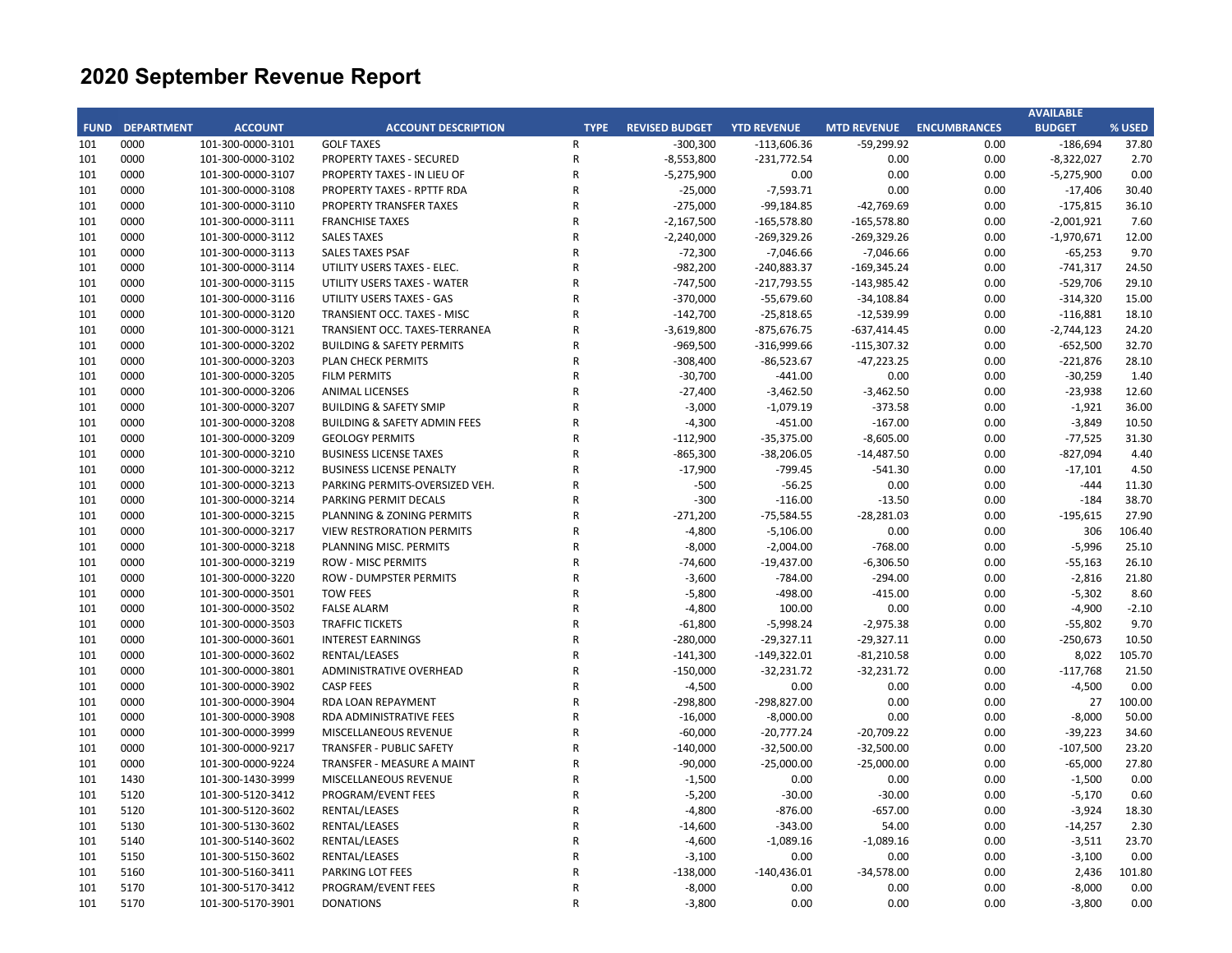|     |                        |                   |                                   |                |                       |                    |                    |                     | <b>AVAILABLE</b> |         |
|-----|------------------------|-------------------|-----------------------------------|----------------|-----------------------|--------------------|--------------------|---------------------|------------------|---------|
|     | <b>FUND DEPARTMENT</b> | <b>ACCOUNT</b>    | <b>ACCOUNT DESCRIPTION</b>        | <b>TYPE</b>    | <b>REVISED BUDGET</b> | <b>YTD REVENUE</b> | <b>MTD REVENUE</b> | <b>ENCUMBRANCES</b> | <b>BUDGET</b>    | % USED  |
| 101 | 5180                   | 101-300-5180-3602 | RENTAL/LEASES                     | R              | $-152,900$            | 5,286.00           | 5,142.00           | 0.00                | $-158,186$       | $-3.50$ |
| 101 | 5180                   | 101-300-5180-3701 | <b>PVIC SALES TAXABLE</b>         | $\mathsf R$    | $-79,200$             | 0.00               | 0.00               | 0.00                | $-79,200$        | 0.00    |
| 101 | 5180                   | 101-300-5180-3901 | <b>DONATIONS</b>                  | $\mathsf{R}$   | $-5,400$              | 0.00               | 0.00               | 0.00                | $-5,400$         | 0.00    |
| 101 | 5190                   | 101-300-5190-3412 | PROGRAM/EVENT FEES                | $\mathsf{R}$   | $-1,000$              | 0.00               | 0.00               | 0.00                | $-1,000$         | 0.00    |
| 101 | 5190                   | 101-300-5190-3901 | <b>DONATIONS</b>                  | $\mathsf R$    | $-800$                | 0.00               | 0.00               | 0.00                | $-800$           | 0.00    |
| 101 | 4140                   | 101-300-4140-3504 | <b>CODE ENFORCEMENT CITATIONS</b> | $\mathsf R$    | $-15,000$             | $-11,050.00$       | $-750.00$          | 0.00                | $-3,950$         | 73.70   |
| 101 | 5131                   | 101-300-5131-3412 | PROGRAM/EVENT FEES                | $\mathsf{R}$   | $-34,600$             | 0.00               | 0.00               | 0.00                | $-34,600$        | 0.00    |
| 101 | 9101                   | 101-300-9101-3301 | <b>FEDERAL GRANTS</b>             | $\mathsf{R}$   | $\Omega$              | $-257,628.00$      | $-85,876.00$       | 0.00                | 257,628          | 100.00  |
| 202 | 0000                   | 202-300-0000-3304 | STATE GRANTS - SECTION 2103       | $\overline{R}$ | $-291,500$            | $-82,219.75$       | $-56,045.87$       | 0.00                | $-209,280$       | 28.20   |
| 202 | 0000                   | 202-300-0000-3305 | STATE GRANTS - SECTION 2105       | $\overline{R}$ | $-190,200$            | $-54,947.28$       | $-37,667.14$       | 0.00                | $-135,253$       | 28.90   |
| 202 | 0000                   | 202-300-0000-3306 | STATE GRANTS - SECTION 2106       | $\overline{R}$ | $-116,100$            | $-32,863.76$       | $-22,436.35$       | 0.00                | $-83,236$        | 28.30   |
| 202 | 0000                   | 202-300-0000-3307 | STATE GRANTS - SECTION 2107       | $\mathsf{R}$   | $-249,700$            | $-75,689.56$       | $-51,985.12$       | 0.00                | $-174,010$       | 30.30   |
| 202 | 0000                   | 202-300-0000-3308 | STATE GRANTS - SECTION 2107.5     | $\mathsf{R}$   | $-4,800$              | $-6,000.00$        | 0.00               | 0.00                | 1,200            | 125.00  |
| 202 | 0000                   | 202-300-0000-3309 | STATE GAS TAX - SB1               | $\mathsf R$    | $-565,700$            | $-62,956.79$       | $-62,956.79$       | 0.00                | $-502,743$       | 11.10   |
| 202 | 0000                   | 202-300-0000-3601 | <b>INTEREST EARNINGS</b>          | $\mathsf{R}$   | $-5,400$              | $-1,994.72$        | $-1,994.72$        | 0.00                | $-3,405$         | 36.90   |
| 202 | 0000                   | 202-300-0000-3999 | MISCELLANEOUS REVENUE             | $\mathsf R$    | $-38,600$             | 0.00               | 0.00               | 0.00                | $-38,600$        | 0.00    |
| 203 | 0000                   | 203-300-0000-3601 | <b>INTEREST EARNINGS</b>          | $\mathsf{R}$   | $\Omega$              | $-40.83$           | $-40.83$           | 0.00                | 41               | 100.00  |
| 209 | 0000                   | 209-300-0000-3102 | PROPERTY TAXES - SECURED          | $\overline{R}$ | $-2,300$              | $-76.85$           | 0.00               | 0.00                | $-2,223$         | 3.30    |
| 209 | 0000                   | 209-300-0000-3601 | <b>INTEREST EARNINGS</b>          | $\mathsf{R}$   | $-200$                | $-51.31$           | $-51.31$           | 0.00                | $-149$           | 25.70   |
| 211 | 0000                   | 211-300-0000-3102 | <b>PROPERTY TAXES - SECURED</b>   | $\overline{R}$ | $-606,800$            | $-19,371.58$       | 0.00               | 0.00                | $-587,428$       | 3.20    |
| 211 | 0000                   | 211-300-0000-3601 | <b>INTEREST EARNINGS</b>          | $\overline{R}$ | $-21,400$             | $-2,032.30$        | $-2,032.30$        | 0.00                | $-19,368$        | 9.50    |
| 213 | 0000                   | 213-300-0000-3302 | <b>STATE GRANTS</b>               | $\overline{R}$ | $-22,100$             | 0.00               | 0.00               | 0.00                | $-22,100$        | 0.00    |
| 213 | 0000                   | 213-300-0000-3406 | <b>WASTE REDUCTION FEES</b>       | $\mathsf R$    | $-104,300$            | $-32,897.20$       | $-32,897.20$       | 0.00                | $-71,403$        | 31.50   |
| 213 | 0000                   | 213-300-0000-3601 | <b>INTEREST EARNINGS</b>          | $\mathsf R$    | $-4,600$              | $-631.12$          | $-631.12$          | 0.00                | $-3,969$         | 13.70   |
| 214 | 0000                   | 214-300-0000-3303 | <b>LOCAL GRANTS</b>               | $\overline{R}$ | $-50,000$             | 0.00               | 0.00               | 0.00                | $-50,000$        | 0.00    |
| 214 | 0000                   | 214-300-0000-3601 | <b>INTEREST EARNINGS</b>          | $\overline{R}$ | $-5,000$              | $-209.69$          | $-209.69$          | 0.00                | $-4,790$         | 4.20    |
| 215 | 0000                   | 215-300-0000-3303 | <b>LOCAL GRANTS</b>               | $\overline{R}$ | $-696,200$            | $-173,520.65$      | $-61,885.49$       | 0.00                | $-522,679$       | 24.90   |
| 215 | 0000                   | 215-300-0000-3601 | <b>INTEREST EARNINGS</b>          | $\mathsf{R}$   | $-6,200$              | $-1,159.68$        | $-1,159.68$        | 0.00                | $-5,040$         | 18.70   |
| 216 | 0000                   | 216-300-0000-3303 | <b>LOCAL GRANTS</b>               | $\overline{R}$ | $-839,400$            | $-209, 204.50$     | $-74,608.07$       | 0.00                | $-630,196$       | 24.90   |
| 216 | 0000                   | 216-300-0000-3601 | <b>INTEREST EARNINGS</b>          | $\overline{R}$ | $-10,000$             | $-3,067.98$        | $-3,067.98$        | 0.00                | $-6,932$         | 30.70   |
| 217 | 0000                   | 217-300-0000-3302 | <b>STATE GRANTS</b>               | $\mathsf{R}$   | $-150,000$            | 0.00               | 0.00               | 0.00                | $-150,000$       | 0.00    |
| 217 | 0000                   | 217-300-0000-3601 | <b>INTEREST EARNINGS</b>          | $\mathsf R$    | $-7,700$              | $-92.73$           | $-92.73$           | 0.00                | $-7,607$         | 1.20    |
| 220 | 0000                   | 220-300-0000-3303 | <b>LOCAL GRANTS</b>               | $\mathsf R$    | $-522,200$            | $-130,060.01$      | $-46,361.36$       | 0.00                | $-392,140$       | 24.90   |
| 220 | 0000                   | 220-300-0000-3601 | <b>INTEREST EARNINGS</b>          | $\mathsf R$    | $-23,200$             | $-1,912.44$        | $-1,912.44$        | 0.00                | $-21,288$        | 8.20    |
| 221 | 0000                   | 221-300-0000-3303 | <b>LOCAL GRANTS</b>               | $\overline{R}$ | $-529,500$            | $-147,644.57$      | $-52,447.14$       | 0.00                | $-381,855$       | 27.90   |
| 221 | 0000                   | 221-300-0000-3601 | <b>INTEREST EARNINGS</b>          | $\mathsf{R}$   | $-500$                | $-277.67$          | $-277.67$          | 0.00                | $-222$           | 55.50   |
| 222 | 0000                   | 222-300-0000-3601 | <b>INTEREST EARNINGS</b>          | $\mathsf{R}$   | $-12,400$             | $-1,109.37$        | $-1,109.37$        | 0.00                | $-11,291$        | 8.90    |
| 223 | 0000                   | 223-300-0000-3601 | <b>INTEREST EARNINGS</b>          | $\overline{R}$ | $-14,000$             | $-1,089.93$        | $-1,089.93$        | 0.00                | $-12,910$        | 7.80    |
| 223 | 0000                   | 223-300-0000-9101 | TRANSFER - GENERAL FUND           | $\mathsf{R}$   | $-10,000$             | $-2,500.00$        | $-2,500.00$        | 0.00                | $-7,500$         | 25.00   |
| 224 | 0000                   | 224-300-0000-3303 | <b>LOCAL GRANTS</b>               | $\mathsf{R}$   | $-90,000$             | 0.00               | 0.00               | 0.00                | $-90,000$        | 0.00    |
| 224 | 0000                   | 224-300-0000-3601 | <b>INTEREST EARNINGS</b>          | $\mathsf R$    | $-1,000$              | $-74.86$           | $-74.86$           | 0.00                | $-925$           | 7.50    |
| 225 | 0000                   | 225-300-0000-3102 | <b>PROPERTY TAXES - SECURED</b>   | $\mathsf R$    | $-50,000$             | 0.00               | 0.00               | 0.00                | $-50,000$        | 0.00    |
| 225 | 0000                   | 225-300-0000-3601 | <b>INTEREST EARNINGS</b>          | $\mathsf{R}$   | $-2,000$              | $-360.78$          | $-360.78$          | 0.00                | $-1,639$         | 18.00   |
| 228 | 5411                   | 228-300-5411-3901 | <b>DONATIONS</b>                  | $\mathsf{R}$   | 0                     | $-1,500.00$        | 0.00               | 0.00                | 1,500            | 100.00  |
| 228 | 0000                   | 228-300-0000-3601 | <b>INTEREST EARNINGS</b>          | $\overline{R}$ | $-25,000$             | $-1,106.93$        | $-1,106.93$        | 0.00                | $-23,893$        | 4.40    |
| 285 | 0000                   | 285-300-0000-3601 | <b>INTEREST EARNINGS</b>          | $\mathsf{R}$   | $-2,600$              | $-208.08$          | $-208.08$          | 0.00                | $-2,392$         | 8.00    |
| 285 | 0000                   | 285-300-0000-9101 | TRANSFER - GENERAL FUND           | $\overline{R}$ | $-20,000$             | $-5,000.00$        | $-5,000.00$        | 0.00                | $-15,000$        | 25.00   |
| 310 | 0000                   | 310-300-0000-3301 | <b>FEDERAL GRANTS</b>             | $\overline{R}$ | $-217,700$            | 0.00               | 0.00               | 0.00                | $-217,700$       | 0.00    |
| 330 | 0000                   | 330-300-0000-3601 | <b>INTEREST EARNINGS</b>          | $\mathsf{R}$   | $-460,000$            | $-36,322.87$       | $-36,322.87$       | 0.00                | $-423,677$       | 7.90    |
| 330 | 0000                   | 330-300-0000-9101 | TRANSFER - GENERAL FUND           | $\mathsf{R}$   | $-1,934,000$          | $-483,500.00$      | $-483,500.00$      | 0.00                | $-1,450,500$     | 25.00   |
|     |                        |                   |                                   |                |                       |                    |                    |                     |                  |         |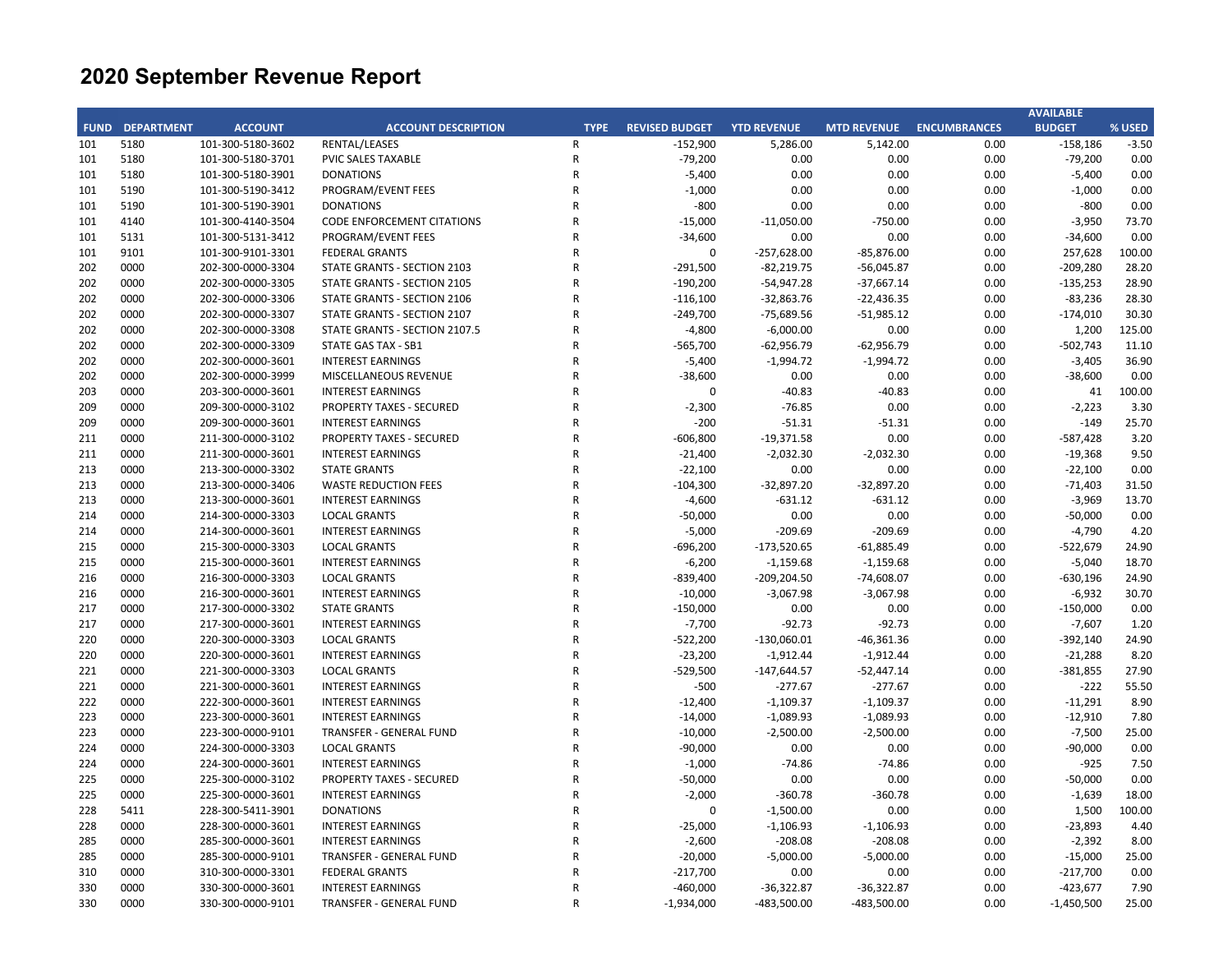|             |                   |                   |                               |             |                       |                    |                    |                     | <b>AVAILABLE</b> |        |
|-------------|-------------------|-------------------|-------------------------------|-------------|-----------------------|--------------------|--------------------|---------------------|------------------|--------|
| <b>FUND</b> | <b>DEPARTMENT</b> | <b>ACCOUNT</b>    | <b>ACCOUNT DESCRIPTION</b>    | <b>TYPE</b> | <b>REVISED BUDGET</b> | <b>YTD REVENUE</b> | <b>MTD REVENUE</b> | <b>ENCUMBRANCES</b> | <b>BUDGET</b>    | % USED |
| 334         | 0000              | 334-300-0000-3601 | <b>INTEREST EARNINGS</b>      | -R          | $-25,000$             | $-1,699.40$        | $-1,699.40$        | 0.00                | $-23,301$        | 6.80   |
| 334         | 0000              | 334-300-0000-3907 | <b>DEVELOPER FEES</b>         | R           | $\Omega$              | $-23,652.33$       | 0.00               | 0.00                | 23,652           | 100.00 |
| 336         | 0000              | 336-300-0000-3601 | <b>INTEREST EARNINGS</b>      | R           | $-3,000$              | $-314.17$          | $-314.17$          | 0.00                | $-2,686$         | 10.50  |
| 336         | 0000              | 336-300-0000-3904 | <b>RDA LOAN REPAYMENT</b>     | R           | $-43,200$             | 0.00               | 0.00               | 0.00                | $-43,200$        | 0.00   |
| 337         | 0000              | 337-300-0000-3601 | <b>INTEREST EARNINGS</b>      | R           | $-15,000$             | $-1,210.38$        | $-1,210.38$        | 0.00                | -13,790          | 8.10   |
| 338         | 0000              | 338-300-0000-3601 | <b>INTEREST EARNINGS</b>      | R           | $-10,000$             | $-483.03$          | $-483.03$          | 0.00                | $-9,517$         | 4.80   |
| 343         | 0000              | 343-300-0000-3303 | <b>LOCAL GRANTS</b>           | R           | $-690,000$            | 0.00               | 0.00               | 0.00                | $-690,000$       | 0.00   |
| 681         | 0000              | 681-300-0000-3601 | <b>INTEREST EARNINGS</b>      | R           | $-45,000$             | $-3,704.40$        | $-3.704.40$        | 0.00                | -41,296          | 8.20   |
| 681         | 0000              | 681-300-0000-3803 | EQUIPMENT REPLACEMENT CHARGES | R           | $-93,300$             | $-23,400.00$       | $-23,400.00$       | 0.00                | -69,900          | 25.10  |
| 701         | 0000              | 701-300-0000-3601 | <b>INTEREST EARNINGS</b>      | R           |                       | $-4.51$            | $-4.51$            | 0.00                |                  | 100.00 |
| 795         | 0000              | 795-300-0000-3601 | <b>INTEREST EARNINGS</b>      | R           | $-2,600$              | $-2.758.97$        | $-2.758.97$        | 0.00                | 159              | 106.10 |
|             |                   |                   | Revenue Total                 |             | $-38,029,300$         | -5,533,859.89      | $-3,185,010.60$    | 0.00                | $-32,495,440$    | 14.60  |
|             |                   |                   | <b>Expense Total</b>          |             | 0                     | 0.00               | 0.00               | 0.00                |                  | 0.00   |
|             |                   |                   | <b>Grand Total</b>            |             | $-38,029,300$         | -5,533,859.89      | $-3,185,010.60$    | 0.00                | $-32,495,440$    | 14.60  |

| 38,029,300 | 5,533,859.89 |
|------------|--------------|
|            |              |
|            |              |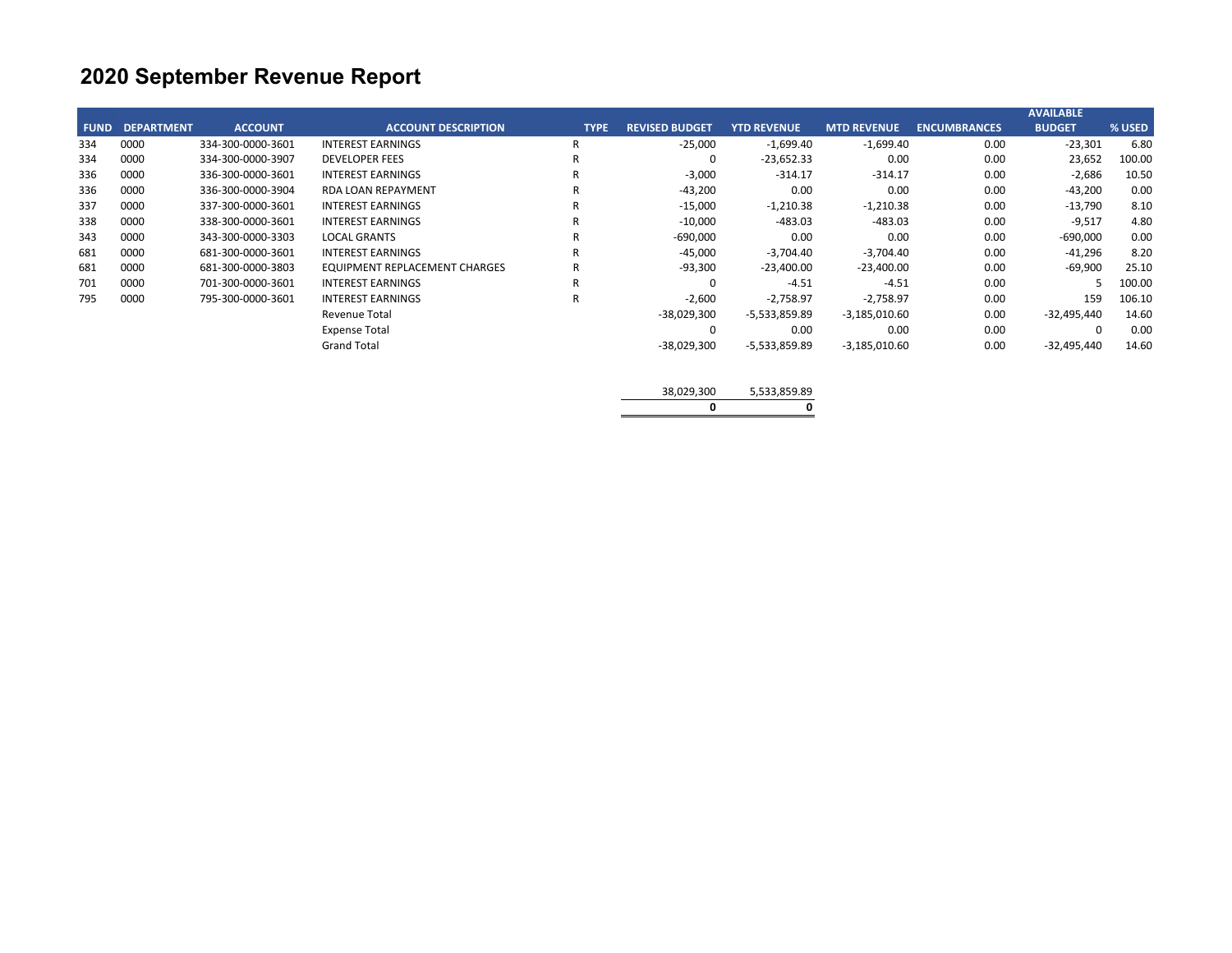| <b>FUND DEPARTMENT</b><br><b>ACCOUNT</b><br><b>ACCOUNT DESCRIPTION</b><br><b>REVISED BUDGET YTD REVENUE</b><br><b>MTD REVENUE ENCUMBRANCES</b><br><b>BUDGET</b><br>% USED<br><b>TYPE</b><br>0000<br>101-300-0000-3101<br><b>GOLF TAXES</b><br>$\mathsf R$<br>$-395,300$<br>$-88,673.01$<br>$-43,300.17$<br>0.00<br>$-306,627$<br>22.40<br>101<br>0000<br>101-300-0000-3102<br><b>PROPERTY TAXES - SECURED</b><br>$\mathsf{R}$<br>$-8,338,300$<br>$-229,371.85$<br>0.00<br>0.00<br>$-8,108,928$<br>2.80<br>101<br>0000<br>PROPERTY TAXES - IN LIEU OF<br>${\sf R}$<br>$-5,106,900$<br>0.00<br>0.00<br>$-5,106,900$<br>0.00<br>101<br>101-300-0000-3107<br>0.00<br>0000<br>${\sf R}$<br>101<br>101-300-0000-3108<br>PROPERTY TAXES - RPTTF RDA<br>$-50,300$<br>$-31,921.57$<br>0.00<br>0.00<br>$-18,378$<br>63.50<br>0000<br>$\mathsf{R}$<br>$-480,000$<br>-96,936.97<br>0.00<br>$-383,063$<br>20.20<br>101<br>101-300-0000-3110<br><b>PROPERTY TRANSFER TAXES</b><br>$-45,384.36$<br>0000<br>$-160,912.60$<br>0.00<br>101<br>101-300-0000-3111<br><b>FRANCHISE TAXES</b><br>R<br>$-2,044,400$<br>$-160,912.60$<br>$-1,883,487$<br>7.90<br>0000<br>101-300-0000-3112<br>$\mathsf{R}$<br>$-205,239.62$<br>$-205,239.62$<br>0.00<br>8.40<br>101<br><b>SALES TAXES</b><br>$-2,448,700$<br>$-2,243,460$<br>101<br>0000<br>101-300-0000-3113<br><b>SALES TAXES PSAF</b><br>R<br>$-80,300$<br>$-6,843.41$<br>$-6,843.41$<br>0.00<br>$-73,457$<br>8.50<br>0000<br>101-300-0000-3114<br>UTILITY USERS TAXES - ELEC.<br>$\mathsf{R}$<br>$-982,200$<br>$-158,521.82$<br>$-89,296.36$<br>0.00<br>$-823,678$<br>101<br>16.10<br>101<br>0000<br>101-300-0000-3115<br>UTILITY USERS TAXES - WATER<br>$\mathsf R$<br>$-747,500$<br>$-135,786.89$<br>$-73,388.61$<br>0.00<br>$-611,713$<br>18.20<br>0000<br>101-300-0000-3116<br>UTILITY USERS TAXES - GAS<br>$\mathsf{R}$<br>$-212,600$<br>$-40,320.46$<br>$-17,889.40$<br>0.00<br>$-172,280$<br>19.00<br>101<br>0000<br>101-300-0000-3120<br>R<br>$-210,100$<br>$-21,284.84$<br>$-6,669.81$<br>0.00<br>$-188,815$<br>10.10<br>101<br>TRANSIENT OCC. TAXES - MISC<br>0000<br>101<br>101-300-0000-3121<br>TRANSIENT OCC. TAXES-TERRANEA<br>R<br>$-5,331,200$<br>$-1,171,619.10$<br>$-578,108.70$<br>0.00<br>$-4,159,581$<br>22.00<br>0000<br>$\mathsf{R}$<br>$-74,838.96$<br>0.00<br>23.70<br>101<br>101-300-0000-3202<br><b>BUILDING &amp; SAFETY PERMITS</b><br>$-1,200,000$<br>$-284,576.63$<br>$-915.423$<br>0000<br>${\sf R}$<br>0.00<br>101<br>101-300-0000-3203<br>PLAN CHECK PERMITS<br>$-370,000$<br>$-113,872.56$<br>$-26,663.92$<br>$-256,127$<br>30.80<br>101<br>0000<br>101-300-0000-3205<br><b>FILM PERMITS</b><br>${\sf R}$<br>$-2,200$<br>$-147.00$<br>0.00<br>0.00<br>$-2,053$<br>6.70<br>0000<br>101-300-0000-3206<br><b>ANIMAL LICENSES</b><br>R<br>$-30,000$<br>$-2,612.50$<br>$-2,612.50$<br>0.00<br>$-27,388$<br>8.70<br>101<br>0000<br>$\mathsf{R}$<br>$-1,100$<br>$-425.46$<br>0.00<br>113.70<br>101<br>101-300-0000-3207<br><b>BUILDING &amp; SAFETY SMIP</b><br>$-1,250.56$<br>151<br>0000<br>${\sf R}$<br>$-182.00$<br>0.00<br>$-978$<br>101<br>101-300-0000-3208<br><b>BUILDING &amp; SAFETY ADMIN FEES</b><br>$-1,500$<br>$-522.50$<br>34.80<br>0000<br>101-300-0000-3209<br><b>GEOLOGY PERMITS</b><br>$\mathsf{R}$<br>$-120,000$<br>$-8,410.00$<br>0.00<br>$-88,665$<br>26.10<br>101<br>$-31,335.00$<br>0000<br>101-300-0000-3210<br>R<br>$-904,100$<br>0.00<br>$-846,732$<br>6.30<br>101<br><b>BUSINESS LICENSE TAXES</b><br>$-57,367.88$<br>$-18,515.00$<br>0000<br>101<br>101-300-0000-3212<br><b>BUSINESS LICENSE PENALTY</b><br>$\mathsf{R}$<br>$\mathbf 0$<br>$-2,956.66$<br>$-1,800.40$<br>0.00<br>2,957<br>100.00<br>0000<br>${\sf R}$<br>$-500$<br>0.00<br>$-290$<br>42.00<br>101<br>101-300-0000-3213<br>PARKING PERMITS-OVERSIZED VEH.<br>$-210.00$<br>0.00<br>0000<br>$-900$<br>0.00<br>$-790$<br>12.20<br>101<br>101-300-0000-3214<br>PARKING PERMIT DECALS<br>$\mathsf{R}$<br>$-109.75$<br>$-64.50$<br>101<br>0000<br>101-300-0000-3215<br>${\sf R}$<br>$-370,000$<br>$-120,612.76$<br>$-28,389.09$<br>0.00<br>$-249,387$<br>32.60<br>PLANNING & ZONING PERMITS<br>101<br>0000<br>101-300-0000-3217<br><b>VIEW RESTRORATION PERMITS</b><br>R<br>$\mathbf 0$<br>$-5,106.00$<br>0.00<br>0.00<br>5,106<br>100.00<br>0000<br>$\mathsf{R}$<br>$-680.00$<br>0.00<br>82.80<br>101<br>101-300-0000-3218<br>PLANNING MISC. PERMITS<br>$-3,000$<br>$-2,484.00$<br>$-516$<br>50.90<br>101<br>0000<br>101-300-0000-3219<br><b>ROW - MISC PERMITS</b><br>R<br>$-65,000$<br>$-33,088.00$<br>$-20,070.00$<br>0.00<br>$-31,912$<br>101<br>0000<br>101-300-0000-3220<br><b>ROW - DUMPSTER PERMITS</b><br>$\mathsf{R}$<br>$-3,600$<br>$-1,176.00$<br>$-490.00$<br>0.00<br>$-2,424$<br>32.70<br>0000<br>101-300-0000-3501<br><b>TOW FEES</b><br>R<br>$-8,000$<br>0.00<br>0.00<br>$-7,419$<br>7.30<br>101<br>$-581.00$<br>0000<br>$-900$<br>101<br>101-300-0000-3502<br><b>FALSE ALARM</b><br>R<br>$-1,000$<br>$-100.00$<br>0.00<br>0.00<br>10.00<br>0000<br>${\sf R}$<br>$-88,000$<br>0.00<br>5.10<br>101<br>101-300-0000-3503<br><b>TRAFFIC TICKETS</b><br>-4,456.29<br>$-4,536.29$<br>$-83,544$<br>0000<br>$\mathsf{R}$<br>0.00<br>101<br>101-300-0000-3601<br><b>INTEREST EARNINGS</b><br>$-383,600$<br>$-187,445.39$<br>$-187,445.39$<br>$-196,155$<br>48.90<br>101<br>0000<br>101-300-0000-3602<br>RENTAL/LEASES<br>${\sf R}$<br>$-182,900$<br>$-86,387.18$<br>$-56,883.68$<br>0.00<br>$-96,513$<br>47.20<br>101<br>0000<br>101-300-0000-3801<br>ADMINISTRATIVE OVERHEAD<br>R<br>$-139,700$<br>$-22,425.00$<br>$-22,425.00$<br>0.00<br>$-117,275$<br>16.10<br>0000<br>$\mathsf{R}$<br>$-500$<br>0.00<br>0.00<br>$-500$<br>0.00<br>101<br>101-300-0000-3902<br><b>CASP FEES</b><br>0.00<br>0000<br>101<br>101-300-0000-3904<br>RDA LOAN REPAYMENT<br>$\mathsf R$<br>$-175,000$<br>0.00<br>0.00<br>0.00<br>$-175,000$<br>0.00<br>101<br>0000<br>101-300-0000-3906<br><b>SALES OF SIGNS/SERVICES</b><br>$\mathsf{R}$<br>$-600$<br>0.00<br>0.00<br>0.00<br>$-600$<br>0.00<br>101<br>0000<br>101-300-0000-3999<br>MISCELLANEOUS REVENUE<br>R<br>$-289,000$<br>0.00<br>$-279,116$<br>3.40<br>$-9,884.39$<br>$-1,583.36$<br>0000<br>101<br>101-300-0000-9217<br><b>TRANSFER - PUBLIC SAFETY</b><br>R<br>$-175,000$<br>$-43,750.00$<br>$-43,750.00$<br>0.00<br>$-131,250$<br>25.00<br>0000<br>101-300-0000-9224<br>R<br>$-100,000$<br>$-25,000.00$<br>$-25,000.00$<br>0.00<br>$-75,000$<br>25.00<br>101<br>TRANSFER - MEASURE A MAINT<br>$-400$<br>0.00<br>101<br>1430<br>101-300-1430-3999<br>MISCELLANEOUS REVENUE<br>R<br>$-1,040.00$<br>0.00<br>640<br>260.00<br>100.00<br>101<br>5120<br>101-300-5120-3412<br>PROGRAM/EVENT FEES<br>R<br>$\mathbf 0$<br>$-177.00$<br>$-167.00$<br>0.00<br>177<br>100.00<br>101<br>5120<br>101-300-5120-3602<br>RENTAL/LEASES<br>R<br>$\mathbf 0$<br>$-219.00$<br>$-219.00$<br>0.00<br>219<br>5130<br>RENTAL/LEASES<br>$\mathsf{R}$<br>$-2,146.00$<br>0.00<br>$-35,102$<br>12.20<br>101<br>101-300-5130-3602<br>$-40,000$<br>-4,898.00<br>101<br>5140<br>RENTAL/LEASES<br>$\mathsf R$<br>$-7,000$<br>$-2,121.50$<br>$-1,078.00$<br>0.00<br>$-4,879$<br>30.30<br>101-300-5140-3602<br>5150<br>RENTAL/LEASES<br>$\mathsf{R}$<br>$-20,000$<br>$-909.00$<br>$-167.00$<br>0.00<br>$-19,091$<br>4.50<br>101<br>101-300-5150-3602<br>5160<br>101-300-5160-3411<br>PARKING LOT FEES<br>R<br>$-230,000$<br>$-74,850.80$<br>$-18,544.00$<br>0.00<br>$-155,149$<br>32.50<br>101<br>5170<br>$-8,000$<br>0.00<br>0.00<br>0.00<br>$-8,000$<br>101<br>101-300-5170-3412<br>PROGRAM/EVENT FEES<br>$\mathsf{R}$<br>0.00<br>5170<br>$\mathsf{R}$ |     |                   |                  |           |           |      |      | <b>AVAILABLE</b> |      |
|------------------------------------------------------------------------------------------------------------------------------------------------------------------------------------------------------------------------------------------------------------------------------------------------------------------------------------------------------------------------------------------------------------------------------------------------------------------------------------------------------------------------------------------------------------------------------------------------------------------------------------------------------------------------------------------------------------------------------------------------------------------------------------------------------------------------------------------------------------------------------------------------------------------------------------------------------------------------------------------------------------------------------------------------------------------------------------------------------------------------------------------------------------------------------------------------------------------------------------------------------------------------------------------------------------------------------------------------------------------------------------------------------------------------------------------------------------------------------------------------------------------------------------------------------------------------------------------------------------------------------------------------------------------------------------------------------------------------------------------------------------------------------------------------------------------------------------------------------------------------------------------------------------------------------------------------------------------------------------------------------------------------------------------------------------------------------------------------------------------------------------------------------------------------------------------------------------------------------------------------------------------------------------------------------------------------------------------------------------------------------------------------------------------------------------------------------------------------------------------------------------------------------------------------------------------------------------------------------------------------------------------------------------------------------------------------------------------------------------------------------------------------------------------------------------------------------------------------------------------------------------------------------------------------------------------------------------------------------------------------------------------------------------------------------------------------------------------------------------------------------------------------------------------------------------------------------------------------------------------------------------------------------------------------------------------------------------------------------------------------------------------------------------------------------------------------------------------------------------------------------------------------------------------------------------------------------------------------------------------------------------------------------------------------------------------------------------------------------------------------------------------------------------------------------------------------------------------------------------------------------------------------------------------------------------------------------------------------------------------------------------------------------------------------------------------------------------------------------------------------------------------------------------------------------------------------------------------------------------------------------------------------------------------------------------------------------------------------------------------------------------------------------------------------------------------------------------------------------------------------------------------------------------------------------------------------------------------------------------------------------------------------------------------------------------------------------------------------------------------------------------------------------------------------------------------------------------------------------------------------------------------------------------------------------------------------------------------------------------------------------------------------------------------------------------------------------------------------------------------------------------------------------------------------------------------------------------------------------------------------------------------------------------------------------------------------------------------------------------------------------------------------------------------------------------------------------------------------------------------------------------------------------------------------------------------------------------------------------------------------------------------------------------------------------------------------------------------------------------------------------------------------------------------------------------------------------------------------------------------------------------------------------------------------------------------------------------------------------------------------------------------------------------------------------------------------------------------------------------------------------------------------------------------------------------------------------------------------------------------------------------------------------------------------------------------------------------------------------------------------------------------------------------------------------------------------------------------------------------------------------------------------------------------------------------------------------------------------------------------------------------------------------------------------------------------------------------------------------------------------------------------------------------------------------------------------------------------------------------------------------------------------------------------------------------------------------------------------------------------------------------------------------------------------------------------------------------------------------------------------------------------------------------------------------------------------------------------------------------------------------------------------------------------------------------------------------------------------------------------------------------------------------------------------------------------------------------------------------------------------------------------------------------------------------------------------------------------------------------------------|-----|-------------------|------------------|-----------|-----------|------|------|------------------|------|
|                                                                                                                                                                                                                                                                                                                                                                                                                                                                                                                                                                                                                                                                                                                                                                                                                                                                                                                                                                                                                                                                                                                                                                                                                                                                                                                                                                                                                                                                                                                                                                                                                                                                                                                                                                                                                                                                                                                                                                                                                                                                                                                                                                                                                                                                                                                                                                                                                                                                                                                                                                                                                                                                                                                                                                                                                                                                                                                                                                                                                                                                                                                                                                                                                                                                                                                                                                                                                                                                                                                                                                                                                                                                                                                                                                                                                                                                                                                                                                                                                                                                                                                                                                                                                                                                                                                                                                                                                                                                                                                                                                                                                                                                                                                                                                                                                                                                                                                                                                                                                                                                                                                                                                                                                                                                                                                                                                                                                                                                                                                                                                                                                                                                                                                                                                                                                                                                                                                                                                                                                                                                                                                                                                                                                                                                                                                                                                                                                                                                                                                                                                                                                                                                                                                                                                                                                                                                                                                                                                                                                                                                                                                                                                                                                                                                                                                                                                                                                                                                                                                                                                                                                        |     |                   |                  |           |           |      |      |                  |      |
|                                                                                                                                                                                                                                                                                                                                                                                                                                                                                                                                                                                                                                                                                                                                                                                                                                                                                                                                                                                                                                                                                                                                                                                                                                                                                                                                                                                                                                                                                                                                                                                                                                                                                                                                                                                                                                                                                                                                                                                                                                                                                                                                                                                                                                                                                                                                                                                                                                                                                                                                                                                                                                                                                                                                                                                                                                                                                                                                                                                                                                                                                                                                                                                                                                                                                                                                                                                                                                                                                                                                                                                                                                                                                                                                                                                                                                                                                                                                                                                                                                                                                                                                                                                                                                                                                                                                                                                                                                                                                                                                                                                                                                                                                                                                                                                                                                                                                                                                                                                                                                                                                                                                                                                                                                                                                                                                                                                                                                                                                                                                                                                                                                                                                                                                                                                                                                                                                                                                                                                                                                                                                                                                                                                                                                                                                                                                                                                                                                                                                                                                                                                                                                                                                                                                                                                                                                                                                                                                                                                                                                                                                                                                                                                                                                                                                                                                                                                                                                                                                                                                                                                                                        |     |                   |                  |           |           |      |      |                  |      |
|                                                                                                                                                                                                                                                                                                                                                                                                                                                                                                                                                                                                                                                                                                                                                                                                                                                                                                                                                                                                                                                                                                                                                                                                                                                                                                                                                                                                                                                                                                                                                                                                                                                                                                                                                                                                                                                                                                                                                                                                                                                                                                                                                                                                                                                                                                                                                                                                                                                                                                                                                                                                                                                                                                                                                                                                                                                                                                                                                                                                                                                                                                                                                                                                                                                                                                                                                                                                                                                                                                                                                                                                                                                                                                                                                                                                                                                                                                                                                                                                                                                                                                                                                                                                                                                                                                                                                                                                                                                                                                                                                                                                                                                                                                                                                                                                                                                                                                                                                                                                                                                                                                                                                                                                                                                                                                                                                                                                                                                                                                                                                                                                                                                                                                                                                                                                                                                                                                                                                                                                                                                                                                                                                                                                                                                                                                                                                                                                                                                                                                                                                                                                                                                                                                                                                                                                                                                                                                                                                                                                                                                                                                                                                                                                                                                                                                                                                                                                                                                                                                                                                                                                                        |     |                   |                  |           |           |      |      |                  |      |
|                                                                                                                                                                                                                                                                                                                                                                                                                                                                                                                                                                                                                                                                                                                                                                                                                                                                                                                                                                                                                                                                                                                                                                                                                                                                                                                                                                                                                                                                                                                                                                                                                                                                                                                                                                                                                                                                                                                                                                                                                                                                                                                                                                                                                                                                                                                                                                                                                                                                                                                                                                                                                                                                                                                                                                                                                                                                                                                                                                                                                                                                                                                                                                                                                                                                                                                                                                                                                                                                                                                                                                                                                                                                                                                                                                                                                                                                                                                                                                                                                                                                                                                                                                                                                                                                                                                                                                                                                                                                                                                                                                                                                                                                                                                                                                                                                                                                                                                                                                                                                                                                                                                                                                                                                                                                                                                                                                                                                                                                                                                                                                                                                                                                                                                                                                                                                                                                                                                                                                                                                                                                                                                                                                                                                                                                                                                                                                                                                                                                                                                                                                                                                                                                                                                                                                                                                                                                                                                                                                                                                                                                                                                                                                                                                                                                                                                                                                                                                                                                                                                                                                                                                        |     |                   |                  |           |           |      |      |                  |      |
|                                                                                                                                                                                                                                                                                                                                                                                                                                                                                                                                                                                                                                                                                                                                                                                                                                                                                                                                                                                                                                                                                                                                                                                                                                                                                                                                                                                                                                                                                                                                                                                                                                                                                                                                                                                                                                                                                                                                                                                                                                                                                                                                                                                                                                                                                                                                                                                                                                                                                                                                                                                                                                                                                                                                                                                                                                                                                                                                                                                                                                                                                                                                                                                                                                                                                                                                                                                                                                                                                                                                                                                                                                                                                                                                                                                                                                                                                                                                                                                                                                                                                                                                                                                                                                                                                                                                                                                                                                                                                                                                                                                                                                                                                                                                                                                                                                                                                                                                                                                                                                                                                                                                                                                                                                                                                                                                                                                                                                                                                                                                                                                                                                                                                                                                                                                                                                                                                                                                                                                                                                                                                                                                                                                                                                                                                                                                                                                                                                                                                                                                                                                                                                                                                                                                                                                                                                                                                                                                                                                                                                                                                                                                                                                                                                                                                                                                                                                                                                                                                                                                                                                                                        |     |                   |                  |           |           |      |      |                  |      |
|                                                                                                                                                                                                                                                                                                                                                                                                                                                                                                                                                                                                                                                                                                                                                                                                                                                                                                                                                                                                                                                                                                                                                                                                                                                                                                                                                                                                                                                                                                                                                                                                                                                                                                                                                                                                                                                                                                                                                                                                                                                                                                                                                                                                                                                                                                                                                                                                                                                                                                                                                                                                                                                                                                                                                                                                                                                                                                                                                                                                                                                                                                                                                                                                                                                                                                                                                                                                                                                                                                                                                                                                                                                                                                                                                                                                                                                                                                                                                                                                                                                                                                                                                                                                                                                                                                                                                                                                                                                                                                                                                                                                                                                                                                                                                                                                                                                                                                                                                                                                                                                                                                                                                                                                                                                                                                                                                                                                                                                                                                                                                                                                                                                                                                                                                                                                                                                                                                                                                                                                                                                                                                                                                                                                                                                                                                                                                                                                                                                                                                                                                                                                                                                                                                                                                                                                                                                                                                                                                                                                                                                                                                                                                                                                                                                                                                                                                                                                                                                                                                                                                                                                                        |     |                   |                  |           |           |      |      |                  |      |
|                                                                                                                                                                                                                                                                                                                                                                                                                                                                                                                                                                                                                                                                                                                                                                                                                                                                                                                                                                                                                                                                                                                                                                                                                                                                                                                                                                                                                                                                                                                                                                                                                                                                                                                                                                                                                                                                                                                                                                                                                                                                                                                                                                                                                                                                                                                                                                                                                                                                                                                                                                                                                                                                                                                                                                                                                                                                                                                                                                                                                                                                                                                                                                                                                                                                                                                                                                                                                                                                                                                                                                                                                                                                                                                                                                                                                                                                                                                                                                                                                                                                                                                                                                                                                                                                                                                                                                                                                                                                                                                                                                                                                                                                                                                                                                                                                                                                                                                                                                                                                                                                                                                                                                                                                                                                                                                                                                                                                                                                                                                                                                                                                                                                                                                                                                                                                                                                                                                                                                                                                                                                                                                                                                                                                                                                                                                                                                                                                                                                                                                                                                                                                                                                                                                                                                                                                                                                                                                                                                                                                                                                                                                                                                                                                                                                                                                                                                                                                                                                                                                                                                                                                        |     |                   |                  |           |           |      |      |                  |      |
|                                                                                                                                                                                                                                                                                                                                                                                                                                                                                                                                                                                                                                                                                                                                                                                                                                                                                                                                                                                                                                                                                                                                                                                                                                                                                                                                                                                                                                                                                                                                                                                                                                                                                                                                                                                                                                                                                                                                                                                                                                                                                                                                                                                                                                                                                                                                                                                                                                                                                                                                                                                                                                                                                                                                                                                                                                                                                                                                                                                                                                                                                                                                                                                                                                                                                                                                                                                                                                                                                                                                                                                                                                                                                                                                                                                                                                                                                                                                                                                                                                                                                                                                                                                                                                                                                                                                                                                                                                                                                                                                                                                                                                                                                                                                                                                                                                                                                                                                                                                                                                                                                                                                                                                                                                                                                                                                                                                                                                                                                                                                                                                                                                                                                                                                                                                                                                                                                                                                                                                                                                                                                                                                                                                                                                                                                                                                                                                                                                                                                                                                                                                                                                                                                                                                                                                                                                                                                                                                                                                                                                                                                                                                                                                                                                                                                                                                                                                                                                                                                                                                                                                                                        |     |                   |                  |           |           |      |      |                  |      |
|                                                                                                                                                                                                                                                                                                                                                                                                                                                                                                                                                                                                                                                                                                                                                                                                                                                                                                                                                                                                                                                                                                                                                                                                                                                                                                                                                                                                                                                                                                                                                                                                                                                                                                                                                                                                                                                                                                                                                                                                                                                                                                                                                                                                                                                                                                                                                                                                                                                                                                                                                                                                                                                                                                                                                                                                                                                                                                                                                                                                                                                                                                                                                                                                                                                                                                                                                                                                                                                                                                                                                                                                                                                                                                                                                                                                                                                                                                                                                                                                                                                                                                                                                                                                                                                                                                                                                                                                                                                                                                                                                                                                                                                                                                                                                                                                                                                                                                                                                                                                                                                                                                                                                                                                                                                                                                                                                                                                                                                                                                                                                                                                                                                                                                                                                                                                                                                                                                                                                                                                                                                                                                                                                                                                                                                                                                                                                                                                                                                                                                                                                                                                                                                                                                                                                                                                                                                                                                                                                                                                                                                                                                                                                                                                                                                                                                                                                                                                                                                                                                                                                                                                                        |     |                   |                  |           |           |      |      |                  |      |
|                                                                                                                                                                                                                                                                                                                                                                                                                                                                                                                                                                                                                                                                                                                                                                                                                                                                                                                                                                                                                                                                                                                                                                                                                                                                                                                                                                                                                                                                                                                                                                                                                                                                                                                                                                                                                                                                                                                                                                                                                                                                                                                                                                                                                                                                                                                                                                                                                                                                                                                                                                                                                                                                                                                                                                                                                                                                                                                                                                                                                                                                                                                                                                                                                                                                                                                                                                                                                                                                                                                                                                                                                                                                                                                                                                                                                                                                                                                                                                                                                                                                                                                                                                                                                                                                                                                                                                                                                                                                                                                                                                                                                                                                                                                                                                                                                                                                                                                                                                                                                                                                                                                                                                                                                                                                                                                                                                                                                                                                                                                                                                                                                                                                                                                                                                                                                                                                                                                                                                                                                                                                                                                                                                                                                                                                                                                                                                                                                                                                                                                                                                                                                                                                                                                                                                                                                                                                                                                                                                                                                                                                                                                                                                                                                                                                                                                                                                                                                                                                                                                                                                                                                        |     |                   |                  |           |           |      |      |                  |      |
|                                                                                                                                                                                                                                                                                                                                                                                                                                                                                                                                                                                                                                                                                                                                                                                                                                                                                                                                                                                                                                                                                                                                                                                                                                                                                                                                                                                                                                                                                                                                                                                                                                                                                                                                                                                                                                                                                                                                                                                                                                                                                                                                                                                                                                                                                                                                                                                                                                                                                                                                                                                                                                                                                                                                                                                                                                                                                                                                                                                                                                                                                                                                                                                                                                                                                                                                                                                                                                                                                                                                                                                                                                                                                                                                                                                                                                                                                                                                                                                                                                                                                                                                                                                                                                                                                                                                                                                                                                                                                                                                                                                                                                                                                                                                                                                                                                                                                                                                                                                                                                                                                                                                                                                                                                                                                                                                                                                                                                                                                                                                                                                                                                                                                                                                                                                                                                                                                                                                                                                                                                                                                                                                                                                                                                                                                                                                                                                                                                                                                                                                                                                                                                                                                                                                                                                                                                                                                                                                                                                                                                                                                                                                                                                                                                                                                                                                                                                                                                                                                                                                                                                                                        |     |                   |                  |           |           |      |      |                  |      |
|                                                                                                                                                                                                                                                                                                                                                                                                                                                                                                                                                                                                                                                                                                                                                                                                                                                                                                                                                                                                                                                                                                                                                                                                                                                                                                                                                                                                                                                                                                                                                                                                                                                                                                                                                                                                                                                                                                                                                                                                                                                                                                                                                                                                                                                                                                                                                                                                                                                                                                                                                                                                                                                                                                                                                                                                                                                                                                                                                                                                                                                                                                                                                                                                                                                                                                                                                                                                                                                                                                                                                                                                                                                                                                                                                                                                                                                                                                                                                                                                                                                                                                                                                                                                                                                                                                                                                                                                                                                                                                                                                                                                                                                                                                                                                                                                                                                                                                                                                                                                                                                                                                                                                                                                                                                                                                                                                                                                                                                                                                                                                                                                                                                                                                                                                                                                                                                                                                                                                                                                                                                                                                                                                                                                                                                                                                                                                                                                                                                                                                                                                                                                                                                                                                                                                                                                                                                                                                                                                                                                                                                                                                                                                                                                                                                                                                                                                                                                                                                                                                                                                                                                                        |     |                   |                  |           |           |      |      |                  |      |
|                                                                                                                                                                                                                                                                                                                                                                                                                                                                                                                                                                                                                                                                                                                                                                                                                                                                                                                                                                                                                                                                                                                                                                                                                                                                                                                                                                                                                                                                                                                                                                                                                                                                                                                                                                                                                                                                                                                                                                                                                                                                                                                                                                                                                                                                                                                                                                                                                                                                                                                                                                                                                                                                                                                                                                                                                                                                                                                                                                                                                                                                                                                                                                                                                                                                                                                                                                                                                                                                                                                                                                                                                                                                                                                                                                                                                                                                                                                                                                                                                                                                                                                                                                                                                                                                                                                                                                                                                                                                                                                                                                                                                                                                                                                                                                                                                                                                                                                                                                                                                                                                                                                                                                                                                                                                                                                                                                                                                                                                                                                                                                                                                                                                                                                                                                                                                                                                                                                                                                                                                                                                                                                                                                                                                                                                                                                                                                                                                                                                                                                                                                                                                                                                                                                                                                                                                                                                                                                                                                                                                                                                                                                                                                                                                                                                                                                                                                                                                                                                                                                                                                                                                        |     |                   |                  |           |           |      |      |                  |      |
|                                                                                                                                                                                                                                                                                                                                                                                                                                                                                                                                                                                                                                                                                                                                                                                                                                                                                                                                                                                                                                                                                                                                                                                                                                                                                                                                                                                                                                                                                                                                                                                                                                                                                                                                                                                                                                                                                                                                                                                                                                                                                                                                                                                                                                                                                                                                                                                                                                                                                                                                                                                                                                                                                                                                                                                                                                                                                                                                                                                                                                                                                                                                                                                                                                                                                                                                                                                                                                                                                                                                                                                                                                                                                                                                                                                                                                                                                                                                                                                                                                                                                                                                                                                                                                                                                                                                                                                                                                                                                                                                                                                                                                                                                                                                                                                                                                                                                                                                                                                                                                                                                                                                                                                                                                                                                                                                                                                                                                                                                                                                                                                                                                                                                                                                                                                                                                                                                                                                                                                                                                                                                                                                                                                                                                                                                                                                                                                                                                                                                                                                                                                                                                                                                                                                                                                                                                                                                                                                                                                                                                                                                                                                                                                                                                                                                                                                                                                                                                                                                                                                                                                                                        |     |                   |                  |           |           |      |      |                  |      |
|                                                                                                                                                                                                                                                                                                                                                                                                                                                                                                                                                                                                                                                                                                                                                                                                                                                                                                                                                                                                                                                                                                                                                                                                                                                                                                                                                                                                                                                                                                                                                                                                                                                                                                                                                                                                                                                                                                                                                                                                                                                                                                                                                                                                                                                                                                                                                                                                                                                                                                                                                                                                                                                                                                                                                                                                                                                                                                                                                                                                                                                                                                                                                                                                                                                                                                                                                                                                                                                                                                                                                                                                                                                                                                                                                                                                                                                                                                                                                                                                                                                                                                                                                                                                                                                                                                                                                                                                                                                                                                                                                                                                                                                                                                                                                                                                                                                                                                                                                                                                                                                                                                                                                                                                                                                                                                                                                                                                                                                                                                                                                                                                                                                                                                                                                                                                                                                                                                                                                                                                                                                                                                                                                                                                                                                                                                                                                                                                                                                                                                                                                                                                                                                                                                                                                                                                                                                                                                                                                                                                                                                                                                                                                                                                                                                                                                                                                                                                                                                                                                                                                                                                                        |     |                   |                  |           |           |      |      |                  |      |
|                                                                                                                                                                                                                                                                                                                                                                                                                                                                                                                                                                                                                                                                                                                                                                                                                                                                                                                                                                                                                                                                                                                                                                                                                                                                                                                                                                                                                                                                                                                                                                                                                                                                                                                                                                                                                                                                                                                                                                                                                                                                                                                                                                                                                                                                                                                                                                                                                                                                                                                                                                                                                                                                                                                                                                                                                                                                                                                                                                                                                                                                                                                                                                                                                                                                                                                                                                                                                                                                                                                                                                                                                                                                                                                                                                                                                                                                                                                                                                                                                                                                                                                                                                                                                                                                                                                                                                                                                                                                                                                                                                                                                                                                                                                                                                                                                                                                                                                                                                                                                                                                                                                                                                                                                                                                                                                                                                                                                                                                                                                                                                                                                                                                                                                                                                                                                                                                                                                                                                                                                                                                                                                                                                                                                                                                                                                                                                                                                                                                                                                                                                                                                                                                                                                                                                                                                                                                                                                                                                                                                                                                                                                                                                                                                                                                                                                                                                                                                                                                                                                                                                                                                        |     |                   |                  |           |           |      |      |                  |      |
|                                                                                                                                                                                                                                                                                                                                                                                                                                                                                                                                                                                                                                                                                                                                                                                                                                                                                                                                                                                                                                                                                                                                                                                                                                                                                                                                                                                                                                                                                                                                                                                                                                                                                                                                                                                                                                                                                                                                                                                                                                                                                                                                                                                                                                                                                                                                                                                                                                                                                                                                                                                                                                                                                                                                                                                                                                                                                                                                                                                                                                                                                                                                                                                                                                                                                                                                                                                                                                                                                                                                                                                                                                                                                                                                                                                                                                                                                                                                                                                                                                                                                                                                                                                                                                                                                                                                                                                                                                                                                                                                                                                                                                                                                                                                                                                                                                                                                                                                                                                                                                                                                                                                                                                                                                                                                                                                                                                                                                                                                                                                                                                                                                                                                                                                                                                                                                                                                                                                                                                                                                                                                                                                                                                                                                                                                                                                                                                                                                                                                                                                                                                                                                                                                                                                                                                                                                                                                                                                                                                                                                                                                                                                                                                                                                                                                                                                                                                                                                                                                                                                                                                                                        |     |                   |                  |           |           |      |      |                  |      |
|                                                                                                                                                                                                                                                                                                                                                                                                                                                                                                                                                                                                                                                                                                                                                                                                                                                                                                                                                                                                                                                                                                                                                                                                                                                                                                                                                                                                                                                                                                                                                                                                                                                                                                                                                                                                                                                                                                                                                                                                                                                                                                                                                                                                                                                                                                                                                                                                                                                                                                                                                                                                                                                                                                                                                                                                                                                                                                                                                                                                                                                                                                                                                                                                                                                                                                                                                                                                                                                                                                                                                                                                                                                                                                                                                                                                                                                                                                                                                                                                                                                                                                                                                                                                                                                                                                                                                                                                                                                                                                                                                                                                                                                                                                                                                                                                                                                                                                                                                                                                                                                                                                                                                                                                                                                                                                                                                                                                                                                                                                                                                                                                                                                                                                                                                                                                                                                                                                                                                                                                                                                                                                                                                                                                                                                                                                                                                                                                                                                                                                                                                                                                                                                                                                                                                                                                                                                                                                                                                                                                                                                                                                                                                                                                                                                                                                                                                                                                                                                                                                                                                                                                                        |     |                   |                  |           |           |      |      |                  |      |
|                                                                                                                                                                                                                                                                                                                                                                                                                                                                                                                                                                                                                                                                                                                                                                                                                                                                                                                                                                                                                                                                                                                                                                                                                                                                                                                                                                                                                                                                                                                                                                                                                                                                                                                                                                                                                                                                                                                                                                                                                                                                                                                                                                                                                                                                                                                                                                                                                                                                                                                                                                                                                                                                                                                                                                                                                                                                                                                                                                                                                                                                                                                                                                                                                                                                                                                                                                                                                                                                                                                                                                                                                                                                                                                                                                                                                                                                                                                                                                                                                                                                                                                                                                                                                                                                                                                                                                                                                                                                                                                                                                                                                                                                                                                                                                                                                                                                                                                                                                                                                                                                                                                                                                                                                                                                                                                                                                                                                                                                                                                                                                                                                                                                                                                                                                                                                                                                                                                                                                                                                                                                                                                                                                                                                                                                                                                                                                                                                                                                                                                                                                                                                                                                                                                                                                                                                                                                                                                                                                                                                                                                                                                                                                                                                                                                                                                                                                                                                                                                                                                                                                                                                        |     |                   |                  |           |           |      |      |                  |      |
|                                                                                                                                                                                                                                                                                                                                                                                                                                                                                                                                                                                                                                                                                                                                                                                                                                                                                                                                                                                                                                                                                                                                                                                                                                                                                                                                                                                                                                                                                                                                                                                                                                                                                                                                                                                                                                                                                                                                                                                                                                                                                                                                                                                                                                                                                                                                                                                                                                                                                                                                                                                                                                                                                                                                                                                                                                                                                                                                                                                                                                                                                                                                                                                                                                                                                                                                                                                                                                                                                                                                                                                                                                                                                                                                                                                                                                                                                                                                                                                                                                                                                                                                                                                                                                                                                                                                                                                                                                                                                                                                                                                                                                                                                                                                                                                                                                                                                                                                                                                                                                                                                                                                                                                                                                                                                                                                                                                                                                                                                                                                                                                                                                                                                                                                                                                                                                                                                                                                                                                                                                                                                                                                                                                                                                                                                                                                                                                                                                                                                                                                                                                                                                                                                                                                                                                                                                                                                                                                                                                                                                                                                                                                                                                                                                                                                                                                                                                                                                                                                                                                                                                                                        |     |                   |                  |           |           |      |      |                  |      |
|                                                                                                                                                                                                                                                                                                                                                                                                                                                                                                                                                                                                                                                                                                                                                                                                                                                                                                                                                                                                                                                                                                                                                                                                                                                                                                                                                                                                                                                                                                                                                                                                                                                                                                                                                                                                                                                                                                                                                                                                                                                                                                                                                                                                                                                                                                                                                                                                                                                                                                                                                                                                                                                                                                                                                                                                                                                                                                                                                                                                                                                                                                                                                                                                                                                                                                                                                                                                                                                                                                                                                                                                                                                                                                                                                                                                                                                                                                                                                                                                                                                                                                                                                                                                                                                                                                                                                                                                                                                                                                                                                                                                                                                                                                                                                                                                                                                                                                                                                                                                                                                                                                                                                                                                                                                                                                                                                                                                                                                                                                                                                                                                                                                                                                                                                                                                                                                                                                                                                                                                                                                                                                                                                                                                                                                                                                                                                                                                                                                                                                                                                                                                                                                                                                                                                                                                                                                                                                                                                                                                                                                                                                                                                                                                                                                                                                                                                                                                                                                                                                                                                                                                                        |     |                   |                  |           |           |      |      |                  |      |
|                                                                                                                                                                                                                                                                                                                                                                                                                                                                                                                                                                                                                                                                                                                                                                                                                                                                                                                                                                                                                                                                                                                                                                                                                                                                                                                                                                                                                                                                                                                                                                                                                                                                                                                                                                                                                                                                                                                                                                                                                                                                                                                                                                                                                                                                                                                                                                                                                                                                                                                                                                                                                                                                                                                                                                                                                                                                                                                                                                                                                                                                                                                                                                                                                                                                                                                                                                                                                                                                                                                                                                                                                                                                                                                                                                                                                                                                                                                                                                                                                                                                                                                                                                                                                                                                                                                                                                                                                                                                                                                                                                                                                                                                                                                                                                                                                                                                                                                                                                                                                                                                                                                                                                                                                                                                                                                                                                                                                                                                                                                                                                                                                                                                                                                                                                                                                                                                                                                                                                                                                                                                                                                                                                                                                                                                                                                                                                                                                                                                                                                                                                                                                                                                                                                                                                                                                                                                                                                                                                                                                                                                                                                                                                                                                                                                                                                                                                                                                                                                                                                                                                                                                        |     |                   |                  |           |           |      |      |                  |      |
|                                                                                                                                                                                                                                                                                                                                                                                                                                                                                                                                                                                                                                                                                                                                                                                                                                                                                                                                                                                                                                                                                                                                                                                                                                                                                                                                                                                                                                                                                                                                                                                                                                                                                                                                                                                                                                                                                                                                                                                                                                                                                                                                                                                                                                                                                                                                                                                                                                                                                                                                                                                                                                                                                                                                                                                                                                                                                                                                                                                                                                                                                                                                                                                                                                                                                                                                                                                                                                                                                                                                                                                                                                                                                                                                                                                                                                                                                                                                                                                                                                                                                                                                                                                                                                                                                                                                                                                                                                                                                                                                                                                                                                                                                                                                                                                                                                                                                                                                                                                                                                                                                                                                                                                                                                                                                                                                                                                                                                                                                                                                                                                                                                                                                                                                                                                                                                                                                                                                                                                                                                                                                                                                                                                                                                                                                                                                                                                                                                                                                                                                                                                                                                                                                                                                                                                                                                                                                                                                                                                                                                                                                                                                                                                                                                                                                                                                                                                                                                                                                                                                                                                                                        |     |                   |                  |           |           |      |      |                  |      |
|                                                                                                                                                                                                                                                                                                                                                                                                                                                                                                                                                                                                                                                                                                                                                                                                                                                                                                                                                                                                                                                                                                                                                                                                                                                                                                                                                                                                                                                                                                                                                                                                                                                                                                                                                                                                                                                                                                                                                                                                                                                                                                                                                                                                                                                                                                                                                                                                                                                                                                                                                                                                                                                                                                                                                                                                                                                                                                                                                                                                                                                                                                                                                                                                                                                                                                                                                                                                                                                                                                                                                                                                                                                                                                                                                                                                                                                                                                                                                                                                                                                                                                                                                                                                                                                                                                                                                                                                                                                                                                                                                                                                                                                                                                                                                                                                                                                                                                                                                                                                                                                                                                                                                                                                                                                                                                                                                                                                                                                                                                                                                                                                                                                                                                                                                                                                                                                                                                                                                                                                                                                                                                                                                                                                                                                                                                                                                                                                                                                                                                                                                                                                                                                                                                                                                                                                                                                                                                                                                                                                                                                                                                                                                                                                                                                                                                                                                                                                                                                                                                                                                                                                                        |     |                   |                  |           |           |      |      |                  |      |
|                                                                                                                                                                                                                                                                                                                                                                                                                                                                                                                                                                                                                                                                                                                                                                                                                                                                                                                                                                                                                                                                                                                                                                                                                                                                                                                                                                                                                                                                                                                                                                                                                                                                                                                                                                                                                                                                                                                                                                                                                                                                                                                                                                                                                                                                                                                                                                                                                                                                                                                                                                                                                                                                                                                                                                                                                                                                                                                                                                                                                                                                                                                                                                                                                                                                                                                                                                                                                                                                                                                                                                                                                                                                                                                                                                                                                                                                                                                                                                                                                                                                                                                                                                                                                                                                                                                                                                                                                                                                                                                                                                                                                                                                                                                                                                                                                                                                                                                                                                                                                                                                                                                                                                                                                                                                                                                                                                                                                                                                                                                                                                                                                                                                                                                                                                                                                                                                                                                                                                                                                                                                                                                                                                                                                                                                                                                                                                                                                                                                                                                                                                                                                                                                                                                                                                                                                                                                                                                                                                                                                                                                                                                                                                                                                                                                                                                                                                                                                                                                                                                                                                                                                        |     |                   |                  |           |           |      |      |                  |      |
|                                                                                                                                                                                                                                                                                                                                                                                                                                                                                                                                                                                                                                                                                                                                                                                                                                                                                                                                                                                                                                                                                                                                                                                                                                                                                                                                                                                                                                                                                                                                                                                                                                                                                                                                                                                                                                                                                                                                                                                                                                                                                                                                                                                                                                                                                                                                                                                                                                                                                                                                                                                                                                                                                                                                                                                                                                                                                                                                                                                                                                                                                                                                                                                                                                                                                                                                                                                                                                                                                                                                                                                                                                                                                                                                                                                                                                                                                                                                                                                                                                                                                                                                                                                                                                                                                                                                                                                                                                                                                                                                                                                                                                                                                                                                                                                                                                                                                                                                                                                                                                                                                                                                                                                                                                                                                                                                                                                                                                                                                                                                                                                                                                                                                                                                                                                                                                                                                                                                                                                                                                                                                                                                                                                                                                                                                                                                                                                                                                                                                                                                                                                                                                                                                                                                                                                                                                                                                                                                                                                                                                                                                                                                                                                                                                                                                                                                                                                                                                                                                                                                                                                                                        |     |                   |                  |           |           |      |      |                  |      |
|                                                                                                                                                                                                                                                                                                                                                                                                                                                                                                                                                                                                                                                                                                                                                                                                                                                                                                                                                                                                                                                                                                                                                                                                                                                                                                                                                                                                                                                                                                                                                                                                                                                                                                                                                                                                                                                                                                                                                                                                                                                                                                                                                                                                                                                                                                                                                                                                                                                                                                                                                                                                                                                                                                                                                                                                                                                                                                                                                                                                                                                                                                                                                                                                                                                                                                                                                                                                                                                                                                                                                                                                                                                                                                                                                                                                                                                                                                                                                                                                                                                                                                                                                                                                                                                                                                                                                                                                                                                                                                                                                                                                                                                                                                                                                                                                                                                                                                                                                                                                                                                                                                                                                                                                                                                                                                                                                                                                                                                                                                                                                                                                                                                                                                                                                                                                                                                                                                                                                                                                                                                                                                                                                                                                                                                                                                                                                                                                                                                                                                                                                                                                                                                                                                                                                                                                                                                                                                                                                                                                                                                                                                                                                                                                                                                                                                                                                                                                                                                                                                                                                                                                                        |     |                   |                  |           |           |      |      |                  |      |
|                                                                                                                                                                                                                                                                                                                                                                                                                                                                                                                                                                                                                                                                                                                                                                                                                                                                                                                                                                                                                                                                                                                                                                                                                                                                                                                                                                                                                                                                                                                                                                                                                                                                                                                                                                                                                                                                                                                                                                                                                                                                                                                                                                                                                                                                                                                                                                                                                                                                                                                                                                                                                                                                                                                                                                                                                                                                                                                                                                                                                                                                                                                                                                                                                                                                                                                                                                                                                                                                                                                                                                                                                                                                                                                                                                                                                                                                                                                                                                                                                                                                                                                                                                                                                                                                                                                                                                                                                                                                                                                                                                                                                                                                                                                                                                                                                                                                                                                                                                                                                                                                                                                                                                                                                                                                                                                                                                                                                                                                                                                                                                                                                                                                                                                                                                                                                                                                                                                                                                                                                                                                                                                                                                                                                                                                                                                                                                                                                                                                                                                                                                                                                                                                                                                                                                                                                                                                                                                                                                                                                                                                                                                                                                                                                                                                                                                                                                                                                                                                                                                                                                                                                        |     |                   |                  |           |           |      |      |                  |      |
|                                                                                                                                                                                                                                                                                                                                                                                                                                                                                                                                                                                                                                                                                                                                                                                                                                                                                                                                                                                                                                                                                                                                                                                                                                                                                                                                                                                                                                                                                                                                                                                                                                                                                                                                                                                                                                                                                                                                                                                                                                                                                                                                                                                                                                                                                                                                                                                                                                                                                                                                                                                                                                                                                                                                                                                                                                                                                                                                                                                                                                                                                                                                                                                                                                                                                                                                                                                                                                                                                                                                                                                                                                                                                                                                                                                                                                                                                                                                                                                                                                                                                                                                                                                                                                                                                                                                                                                                                                                                                                                                                                                                                                                                                                                                                                                                                                                                                                                                                                                                                                                                                                                                                                                                                                                                                                                                                                                                                                                                                                                                                                                                                                                                                                                                                                                                                                                                                                                                                                                                                                                                                                                                                                                                                                                                                                                                                                                                                                                                                                                                                                                                                                                                                                                                                                                                                                                                                                                                                                                                                                                                                                                                                                                                                                                                                                                                                                                                                                                                                                                                                                                                                        |     |                   |                  |           |           |      |      |                  |      |
|                                                                                                                                                                                                                                                                                                                                                                                                                                                                                                                                                                                                                                                                                                                                                                                                                                                                                                                                                                                                                                                                                                                                                                                                                                                                                                                                                                                                                                                                                                                                                                                                                                                                                                                                                                                                                                                                                                                                                                                                                                                                                                                                                                                                                                                                                                                                                                                                                                                                                                                                                                                                                                                                                                                                                                                                                                                                                                                                                                                                                                                                                                                                                                                                                                                                                                                                                                                                                                                                                                                                                                                                                                                                                                                                                                                                                                                                                                                                                                                                                                                                                                                                                                                                                                                                                                                                                                                                                                                                                                                                                                                                                                                                                                                                                                                                                                                                                                                                                                                                                                                                                                                                                                                                                                                                                                                                                                                                                                                                                                                                                                                                                                                                                                                                                                                                                                                                                                                                                                                                                                                                                                                                                                                                                                                                                                                                                                                                                                                                                                                                                                                                                                                                                                                                                                                                                                                                                                                                                                                                                                                                                                                                                                                                                                                                                                                                                                                                                                                                                                                                                                                                                        |     |                   |                  |           |           |      |      |                  |      |
|                                                                                                                                                                                                                                                                                                                                                                                                                                                                                                                                                                                                                                                                                                                                                                                                                                                                                                                                                                                                                                                                                                                                                                                                                                                                                                                                                                                                                                                                                                                                                                                                                                                                                                                                                                                                                                                                                                                                                                                                                                                                                                                                                                                                                                                                                                                                                                                                                                                                                                                                                                                                                                                                                                                                                                                                                                                                                                                                                                                                                                                                                                                                                                                                                                                                                                                                                                                                                                                                                                                                                                                                                                                                                                                                                                                                                                                                                                                                                                                                                                                                                                                                                                                                                                                                                                                                                                                                                                                                                                                                                                                                                                                                                                                                                                                                                                                                                                                                                                                                                                                                                                                                                                                                                                                                                                                                                                                                                                                                                                                                                                                                                                                                                                                                                                                                                                                                                                                                                                                                                                                                                                                                                                                                                                                                                                                                                                                                                                                                                                                                                                                                                                                                                                                                                                                                                                                                                                                                                                                                                                                                                                                                                                                                                                                                                                                                                                                                                                                                                                                                                                                                                        |     |                   |                  |           |           |      |      |                  |      |
|                                                                                                                                                                                                                                                                                                                                                                                                                                                                                                                                                                                                                                                                                                                                                                                                                                                                                                                                                                                                                                                                                                                                                                                                                                                                                                                                                                                                                                                                                                                                                                                                                                                                                                                                                                                                                                                                                                                                                                                                                                                                                                                                                                                                                                                                                                                                                                                                                                                                                                                                                                                                                                                                                                                                                                                                                                                                                                                                                                                                                                                                                                                                                                                                                                                                                                                                                                                                                                                                                                                                                                                                                                                                                                                                                                                                                                                                                                                                                                                                                                                                                                                                                                                                                                                                                                                                                                                                                                                                                                                                                                                                                                                                                                                                                                                                                                                                                                                                                                                                                                                                                                                                                                                                                                                                                                                                                                                                                                                                                                                                                                                                                                                                                                                                                                                                                                                                                                                                                                                                                                                                                                                                                                                                                                                                                                                                                                                                                                                                                                                                                                                                                                                                                                                                                                                                                                                                                                                                                                                                                                                                                                                                                                                                                                                                                                                                                                                                                                                                                                                                                                                                                        |     |                   |                  |           |           |      |      |                  |      |
|                                                                                                                                                                                                                                                                                                                                                                                                                                                                                                                                                                                                                                                                                                                                                                                                                                                                                                                                                                                                                                                                                                                                                                                                                                                                                                                                                                                                                                                                                                                                                                                                                                                                                                                                                                                                                                                                                                                                                                                                                                                                                                                                                                                                                                                                                                                                                                                                                                                                                                                                                                                                                                                                                                                                                                                                                                                                                                                                                                                                                                                                                                                                                                                                                                                                                                                                                                                                                                                                                                                                                                                                                                                                                                                                                                                                                                                                                                                                                                                                                                                                                                                                                                                                                                                                                                                                                                                                                                                                                                                                                                                                                                                                                                                                                                                                                                                                                                                                                                                                                                                                                                                                                                                                                                                                                                                                                                                                                                                                                                                                                                                                                                                                                                                                                                                                                                                                                                                                                                                                                                                                                                                                                                                                                                                                                                                                                                                                                                                                                                                                                                                                                                                                                                                                                                                                                                                                                                                                                                                                                                                                                                                                                                                                                                                                                                                                                                                                                                                                                                                                                                                                                        |     |                   |                  |           |           |      |      |                  |      |
|                                                                                                                                                                                                                                                                                                                                                                                                                                                                                                                                                                                                                                                                                                                                                                                                                                                                                                                                                                                                                                                                                                                                                                                                                                                                                                                                                                                                                                                                                                                                                                                                                                                                                                                                                                                                                                                                                                                                                                                                                                                                                                                                                                                                                                                                                                                                                                                                                                                                                                                                                                                                                                                                                                                                                                                                                                                                                                                                                                                                                                                                                                                                                                                                                                                                                                                                                                                                                                                                                                                                                                                                                                                                                                                                                                                                                                                                                                                                                                                                                                                                                                                                                                                                                                                                                                                                                                                                                                                                                                                                                                                                                                                                                                                                                                                                                                                                                                                                                                                                                                                                                                                                                                                                                                                                                                                                                                                                                                                                                                                                                                                                                                                                                                                                                                                                                                                                                                                                                                                                                                                                                                                                                                                                                                                                                                                                                                                                                                                                                                                                                                                                                                                                                                                                                                                                                                                                                                                                                                                                                                                                                                                                                                                                                                                                                                                                                                                                                                                                                                                                                                                                                        |     |                   |                  |           |           |      |      |                  |      |
|                                                                                                                                                                                                                                                                                                                                                                                                                                                                                                                                                                                                                                                                                                                                                                                                                                                                                                                                                                                                                                                                                                                                                                                                                                                                                                                                                                                                                                                                                                                                                                                                                                                                                                                                                                                                                                                                                                                                                                                                                                                                                                                                                                                                                                                                                                                                                                                                                                                                                                                                                                                                                                                                                                                                                                                                                                                                                                                                                                                                                                                                                                                                                                                                                                                                                                                                                                                                                                                                                                                                                                                                                                                                                                                                                                                                                                                                                                                                                                                                                                                                                                                                                                                                                                                                                                                                                                                                                                                                                                                                                                                                                                                                                                                                                                                                                                                                                                                                                                                                                                                                                                                                                                                                                                                                                                                                                                                                                                                                                                                                                                                                                                                                                                                                                                                                                                                                                                                                                                                                                                                                                                                                                                                                                                                                                                                                                                                                                                                                                                                                                                                                                                                                                                                                                                                                                                                                                                                                                                                                                                                                                                                                                                                                                                                                                                                                                                                                                                                                                                                                                                                                                        |     |                   |                  |           |           |      |      |                  |      |
|                                                                                                                                                                                                                                                                                                                                                                                                                                                                                                                                                                                                                                                                                                                                                                                                                                                                                                                                                                                                                                                                                                                                                                                                                                                                                                                                                                                                                                                                                                                                                                                                                                                                                                                                                                                                                                                                                                                                                                                                                                                                                                                                                                                                                                                                                                                                                                                                                                                                                                                                                                                                                                                                                                                                                                                                                                                                                                                                                                                                                                                                                                                                                                                                                                                                                                                                                                                                                                                                                                                                                                                                                                                                                                                                                                                                                                                                                                                                                                                                                                                                                                                                                                                                                                                                                                                                                                                                                                                                                                                                                                                                                                                                                                                                                                                                                                                                                                                                                                                                                                                                                                                                                                                                                                                                                                                                                                                                                                                                                                                                                                                                                                                                                                                                                                                                                                                                                                                                                                                                                                                                                                                                                                                                                                                                                                                                                                                                                                                                                                                                                                                                                                                                                                                                                                                                                                                                                                                                                                                                                                                                                                                                                                                                                                                                                                                                                                                                                                                                                                                                                                                                                        |     |                   |                  |           |           |      |      |                  |      |
|                                                                                                                                                                                                                                                                                                                                                                                                                                                                                                                                                                                                                                                                                                                                                                                                                                                                                                                                                                                                                                                                                                                                                                                                                                                                                                                                                                                                                                                                                                                                                                                                                                                                                                                                                                                                                                                                                                                                                                                                                                                                                                                                                                                                                                                                                                                                                                                                                                                                                                                                                                                                                                                                                                                                                                                                                                                                                                                                                                                                                                                                                                                                                                                                                                                                                                                                                                                                                                                                                                                                                                                                                                                                                                                                                                                                                                                                                                                                                                                                                                                                                                                                                                                                                                                                                                                                                                                                                                                                                                                                                                                                                                                                                                                                                                                                                                                                                                                                                                                                                                                                                                                                                                                                                                                                                                                                                                                                                                                                                                                                                                                                                                                                                                                                                                                                                                                                                                                                                                                                                                                                                                                                                                                                                                                                                                                                                                                                                                                                                                                                                                                                                                                                                                                                                                                                                                                                                                                                                                                                                                                                                                                                                                                                                                                                                                                                                                                                                                                                                                                                                                                                                        |     |                   |                  |           |           |      |      |                  |      |
|                                                                                                                                                                                                                                                                                                                                                                                                                                                                                                                                                                                                                                                                                                                                                                                                                                                                                                                                                                                                                                                                                                                                                                                                                                                                                                                                                                                                                                                                                                                                                                                                                                                                                                                                                                                                                                                                                                                                                                                                                                                                                                                                                                                                                                                                                                                                                                                                                                                                                                                                                                                                                                                                                                                                                                                                                                                                                                                                                                                                                                                                                                                                                                                                                                                                                                                                                                                                                                                                                                                                                                                                                                                                                                                                                                                                                                                                                                                                                                                                                                                                                                                                                                                                                                                                                                                                                                                                                                                                                                                                                                                                                                                                                                                                                                                                                                                                                                                                                                                                                                                                                                                                                                                                                                                                                                                                                                                                                                                                                                                                                                                                                                                                                                                                                                                                                                                                                                                                                                                                                                                                                                                                                                                                                                                                                                                                                                                                                                                                                                                                                                                                                                                                                                                                                                                                                                                                                                                                                                                                                                                                                                                                                                                                                                                                                                                                                                                                                                                                                                                                                                                                                        |     |                   |                  |           |           |      |      |                  |      |
|                                                                                                                                                                                                                                                                                                                                                                                                                                                                                                                                                                                                                                                                                                                                                                                                                                                                                                                                                                                                                                                                                                                                                                                                                                                                                                                                                                                                                                                                                                                                                                                                                                                                                                                                                                                                                                                                                                                                                                                                                                                                                                                                                                                                                                                                                                                                                                                                                                                                                                                                                                                                                                                                                                                                                                                                                                                                                                                                                                                                                                                                                                                                                                                                                                                                                                                                                                                                                                                                                                                                                                                                                                                                                                                                                                                                                                                                                                                                                                                                                                                                                                                                                                                                                                                                                                                                                                                                                                                                                                                                                                                                                                                                                                                                                                                                                                                                                                                                                                                                                                                                                                                                                                                                                                                                                                                                                                                                                                                                                                                                                                                                                                                                                                                                                                                                                                                                                                                                                                                                                                                                                                                                                                                                                                                                                                                                                                                                                                                                                                                                                                                                                                                                                                                                                                                                                                                                                                                                                                                                                                                                                                                                                                                                                                                                                                                                                                                                                                                                                                                                                                                                                        |     |                   |                  |           |           |      |      |                  |      |
|                                                                                                                                                                                                                                                                                                                                                                                                                                                                                                                                                                                                                                                                                                                                                                                                                                                                                                                                                                                                                                                                                                                                                                                                                                                                                                                                                                                                                                                                                                                                                                                                                                                                                                                                                                                                                                                                                                                                                                                                                                                                                                                                                                                                                                                                                                                                                                                                                                                                                                                                                                                                                                                                                                                                                                                                                                                                                                                                                                                                                                                                                                                                                                                                                                                                                                                                                                                                                                                                                                                                                                                                                                                                                                                                                                                                                                                                                                                                                                                                                                                                                                                                                                                                                                                                                                                                                                                                                                                                                                                                                                                                                                                                                                                                                                                                                                                                                                                                                                                                                                                                                                                                                                                                                                                                                                                                                                                                                                                                                                                                                                                                                                                                                                                                                                                                                                                                                                                                                                                                                                                                                                                                                                                                                                                                                                                                                                                                                                                                                                                                                                                                                                                                                                                                                                                                                                                                                                                                                                                                                                                                                                                                                                                                                                                                                                                                                                                                                                                                                                                                                                                                                        |     |                   |                  |           |           |      |      |                  |      |
|                                                                                                                                                                                                                                                                                                                                                                                                                                                                                                                                                                                                                                                                                                                                                                                                                                                                                                                                                                                                                                                                                                                                                                                                                                                                                                                                                                                                                                                                                                                                                                                                                                                                                                                                                                                                                                                                                                                                                                                                                                                                                                                                                                                                                                                                                                                                                                                                                                                                                                                                                                                                                                                                                                                                                                                                                                                                                                                                                                                                                                                                                                                                                                                                                                                                                                                                                                                                                                                                                                                                                                                                                                                                                                                                                                                                                                                                                                                                                                                                                                                                                                                                                                                                                                                                                                                                                                                                                                                                                                                                                                                                                                                                                                                                                                                                                                                                                                                                                                                                                                                                                                                                                                                                                                                                                                                                                                                                                                                                                                                                                                                                                                                                                                                                                                                                                                                                                                                                                                                                                                                                                                                                                                                                                                                                                                                                                                                                                                                                                                                                                                                                                                                                                                                                                                                                                                                                                                                                                                                                                                                                                                                                                                                                                                                                                                                                                                                                                                                                                                                                                                                                                        |     |                   |                  |           |           |      |      |                  |      |
|                                                                                                                                                                                                                                                                                                                                                                                                                                                                                                                                                                                                                                                                                                                                                                                                                                                                                                                                                                                                                                                                                                                                                                                                                                                                                                                                                                                                                                                                                                                                                                                                                                                                                                                                                                                                                                                                                                                                                                                                                                                                                                                                                                                                                                                                                                                                                                                                                                                                                                                                                                                                                                                                                                                                                                                                                                                                                                                                                                                                                                                                                                                                                                                                                                                                                                                                                                                                                                                                                                                                                                                                                                                                                                                                                                                                                                                                                                                                                                                                                                                                                                                                                                                                                                                                                                                                                                                                                                                                                                                                                                                                                                                                                                                                                                                                                                                                                                                                                                                                                                                                                                                                                                                                                                                                                                                                                                                                                                                                                                                                                                                                                                                                                                                                                                                                                                                                                                                                                                                                                                                                                                                                                                                                                                                                                                                                                                                                                                                                                                                                                                                                                                                                                                                                                                                                                                                                                                                                                                                                                                                                                                                                                                                                                                                                                                                                                                                                                                                                                                                                                                                                                        |     |                   |                  |           |           |      |      |                  |      |
|                                                                                                                                                                                                                                                                                                                                                                                                                                                                                                                                                                                                                                                                                                                                                                                                                                                                                                                                                                                                                                                                                                                                                                                                                                                                                                                                                                                                                                                                                                                                                                                                                                                                                                                                                                                                                                                                                                                                                                                                                                                                                                                                                                                                                                                                                                                                                                                                                                                                                                                                                                                                                                                                                                                                                                                                                                                                                                                                                                                                                                                                                                                                                                                                                                                                                                                                                                                                                                                                                                                                                                                                                                                                                                                                                                                                                                                                                                                                                                                                                                                                                                                                                                                                                                                                                                                                                                                                                                                                                                                                                                                                                                                                                                                                                                                                                                                                                                                                                                                                                                                                                                                                                                                                                                                                                                                                                                                                                                                                                                                                                                                                                                                                                                                                                                                                                                                                                                                                                                                                                                                                                                                                                                                                                                                                                                                                                                                                                                                                                                                                                                                                                                                                                                                                                                                                                                                                                                                                                                                                                                                                                                                                                                                                                                                                                                                                                                                                                                                                                                                                                                                                                        |     |                   |                  |           |           |      |      |                  |      |
|                                                                                                                                                                                                                                                                                                                                                                                                                                                                                                                                                                                                                                                                                                                                                                                                                                                                                                                                                                                                                                                                                                                                                                                                                                                                                                                                                                                                                                                                                                                                                                                                                                                                                                                                                                                                                                                                                                                                                                                                                                                                                                                                                                                                                                                                                                                                                                                                                                                                                                                                                                                                                                                                                                                                                                                                                                                                                                                                                                                                                                                                                                                                                                                                                                                                                                                                                                                                                                                                                                                                                                                                                                                                                                                                                                                                                                                                                                                                                                                                                                                                                                                                                                                                                                                                                                                                                                                                                                                                                                                                                                                                                                                                                                                                                                                                                                                                                                                                                                                                                                                                                                                                                                                                                                                                                                                                                                                                                                                                                                                                                                                                                                                                                                                                                                                                                                                                                                                                                                                                                                                                                                                                                                                                                                                                                                                                                                                                                                                                                                                                                                                                                                                                                                                                                                                                                                                                                                                                                                                                                                                                                                                                                                                                                                                                                                                                                                                                                                                                                                                                                                                                                        |     |                   |                  |           |           |      |      |                  |      |
|                                                                                                                                                                                                                                                                                                                                                                                                                                                                                                                                                                                                                                                                                                                                                                                                                                                                                                                                                                                                                                                                                                                                                                                                                                                                                                                                                                                                                                                                                                                                                                                                                                                                                                                                                                                                                                                                                                                                                                                                                                                                                                                                                                                                                                                                                                                                                                                                                                                                                                                                                                                                                                                                                                                                                                                                                                                                                                                                                                                                                                                                                                                                                                                                                                                                                                                                                                                                                                                                                                                                                                                                                                                                                                                                                                                                                                                                                                                                                                                                                                                                                                                                                                                                                                                                                                                                                                                                                                                                                                                                                                                                                                                                                                                                                                                                                                                                                                                                                                                                                                                                                                                                                                                                                                                                                                                                                                                                                                                                                                                                                                                                                                                                                                                                                                                                                                                                                                                                                                                                                                                                                                                                                                                                                                                                                                                                                                                                                                                                                                                                                                                                                                                                                                                                                                                                                                                                                                                                                                                                                                                                                                                                                                                                                                                                                                                                                                                                                                                                                                                                                                                                                        |     |                   |                  |           |           |      |      |                  |      |
|                                                                                                                                                                                                                                                                                                                                                                                                                                                                                                                                                                                                                                                                                                                                                                                                                                                                                                                                                                                                                                                                                                                                                                                                                                                                                                                                                                                                                                                                                                                                                                                                                                                                                                                                                                                                                                                                                                                                                                                                                                                                                                                                                                                                                                                                                                                                                                                                                                                                                                                                                                                                                                                                                                                                                                                                                                                                                                                                                                                                                                                                                                                                                                                                                                                                                                                                                                                                                                                                                                                                                                                                                                                                                                                                                                                                                                                                                                                                                                                                                                                                                                                                                                                                                                                                                                                                                                                                                                                                                                                                                                                                                                                                                                                                                                                                                                                                                                                                                                                                                                                                                                                                                                                                                                                                                                                                                                                                                                                                                                                                                                                                                                                                                                                                                                                                                                                                                                                                                                                                                                                                                                                                                                                                                                                                                                                                                                                                                                                                                                                                                                                                                                                                                                                                                                                                                                                                                                                                                                                                                                                                                                                                                                                                                                                                                                                                                                                                                                                                                                                                                                                                                        |     |                   |                  |           |           |      |      |                  |      |
|                                                                                                                                                                                                                                                                                                                                                                                                                                                                                                                                                                                                                                                                                                                                                                                                                                                                                                                                                                                                                                                                                                                                                                                                                                                                                                                                                                                                                                                                                                                                                                                                                                                                                                                                                                                                                                                                                                                                                                                                                                                                                                                                                                                                                                                                                                                                                                                                                                                                                                                                                                                                                                                                                                                                                                                                                                                                                                                                                                                                                                                                                                                                                                                                                                                                                                                                                                                                                                                                                                                                                                                                                                                                                                                                                                                                                                                                                                                                                                                                                                                                                                                                                                                                                                                                                                                                                                                                                                                                                                                                                                                                                                                                                                                                                                                                                                                                                                                                                                                                                                                                                                                                                                                                                                                                                                                                                                                                                                                                                                                                                                                                                                                                                                                                                                                                                                                                                                                                                                                                                                                                                                                                                                                                                                                                                                                                                                                                                                                                                                                                                                                                                                                                                                                                                                                                                                                                                                                                                                                                                                                                                                                                                                                                                                                                                                                                                                                                                                                                                                                                                                                                                        |     |                   |                  |           |           |      |      |                  |      |
|                                                                                                                                                                                                                                                                                                                                                                                                                                                                                                                                                                                                                                                                                                                                                                                                                                                                                                                                                                                                                                                                                                                                                                                                                                                                                                                                                                                                                                                                                                                                                                                                                                                                                                                                                                                                                                                                                                                                                                                                                                                                                                                                                                                                                                                                                                                                                                                                                                                                                                                                                                                                                                                                                                                                                                                                                                                                                                                                                                                                                                                                                                                                                                                                                                                                                                                                                                                                                                                                                                                                                                                                                                                                                                                                                                                                                                                                                                                                                                                                                                                                                                                                                                                                                                                                                                                                                                                                                                                                                                                                                                                                                                                                                                                                                                                                                                                                                                                                                                                                                                                                                                                                                                                                                                                                                                                                                                                                                                                                                                                                                                                                                                                                                                                                                                                                                                                                                                                                                                                                                                                                                                                                                                                                                                                                                                                                                                                                                                                                                                                                                                                                                                                                                                                                                                                                                                                                                                                                                                                                                                                                                                                                                                                                                                                                                                                                                                                                                                                                                                                                                                                                                        |     |                   |                  |           |           |      |      |                  |      |
|                                                                                                                                                                                                                                                                                                                                                                                                                                                                                                                                                                                                                                                                                                                                                                                                                                                                                                                                                                                                                                                                                                                                                                                                                                                                                                                                                                                                                                                                                                                                                                                                                                                                                                                                                                                                                                                                                                                                                                                                                                                                                                                                                                                                                                                                                                                                                                                                                                                                                                                                                                                                                                                                                                                                                                                                                                                                                                                                                                                                                                                                                                                                                                                                                                                                                                                                                                                                                                                                                                                                                                                                                                                                                                                                                                                                                                                                                                                                                                                                                                                                                                                                                                                                                                                                                                                                                                                                                                                                                                                                                                                                                                                                                                                                                                                                                                                                                                                                                                                                                                                                                                                                                                                                                                                                                                                                                                                                                                                                                                                                                                                                                                                                                                                                                                                                                                                                                                                                                                                                                                                                                                                                                                                                                                                                                                                                                                                                                                                                                                                                                                                                                                                                                                                                                                                                                                                                                                                                                                                                                                                                                                                                                                                                                                                                                                                                                                                                                                                                                                                                                                                                                        |     |                   |                  |           |           |      |      |                  |      |
|                                                                                                                                                                                                                                                                                                                                                                                                                                                                                                                                                                                                                                                                                                                                                                                                                                                                                                                                                                                                                                                                                                                                                                                                                                                                                                                                                                                                                                                                                                                                                                                                                                                                                                                                                                                                                                                                                                                                                                                                                                                                                                                                                                                                                                                                                                                                                                                                                                                                                                                                                                                                                                                                                                                                                                                                                                                                                                                                                                                                                                                                                                                                                                                                                                                                                                                                                                                                                                                                                                                                                                                                                                                                                                                                                                                                                                                                                                                                                                                                                                                                                                                                                                                                                                                                                                                                                                                                                                                                                                                                                                                                                                                                                                                                                                                                                                                                                                                                                                                                                                                                                                                                                                                                                                                                                                                                                                                                                                                                                                                                                                                                                                                                                                                                                                                                                                                                                                                                                                                                                                                                                                                                                                                                                                                                                                                                                                                                                                                                                                                                                                                                                                                                                                                                                                                                                                                                                                                                                                                                                                                                                                                                                                                                                                                                                                                                                                                                                                                                                                                                                                                                                        |     |                   |                  |           |           |      |      |                  |      |
|                                                                                                                                                                                                                                                                                                                                                                                                                                                                                                                                                                                                                                                                                                                                                                                                                                                                                                                                                                                                                                                                                                                                                                                                                                                                                                                                                                                                                                                                                                                                                                                                                                                                                                                                                                                                                                                                                                                                                                                                                                                                                                                                                                                                                                                                                                                                                                                                                                                                                                                                                                                                                                                                                                                                                                                                                                                                                                                                                                                                                                                                                                                                                                                                                                                                                                                                                                                                                                                                                                                                                                                                                                                                                                                                                                                                                                                                                                                                                                                                                                                                                                                                                                                                                                                                                                                                                                                                                                                                                                                                                                                                                                                                                                                                                                                                                                                                                                                                                                                                                                                                                                                                                                                                                                                                                                                                                                                                                                                                                                                                                                                                                                                                                                                                                                                                                                                                                                                                                                                                                                                                                                                                                                                                                                                                                                                                                                                                                                                                                                                                                                                                                                                                                                                                                                                                                                                                                                                                                                                                                                                                                                                                                                                                                                                                                                                                                                                                                                                                                                                                                                                                                        | 101 | 101-300-5170-3901 | <b>DONATIONS</b> | $-16,000$ | $-100.00$ | 0.00 | 0.00 | $-15,900$        | 0.60 |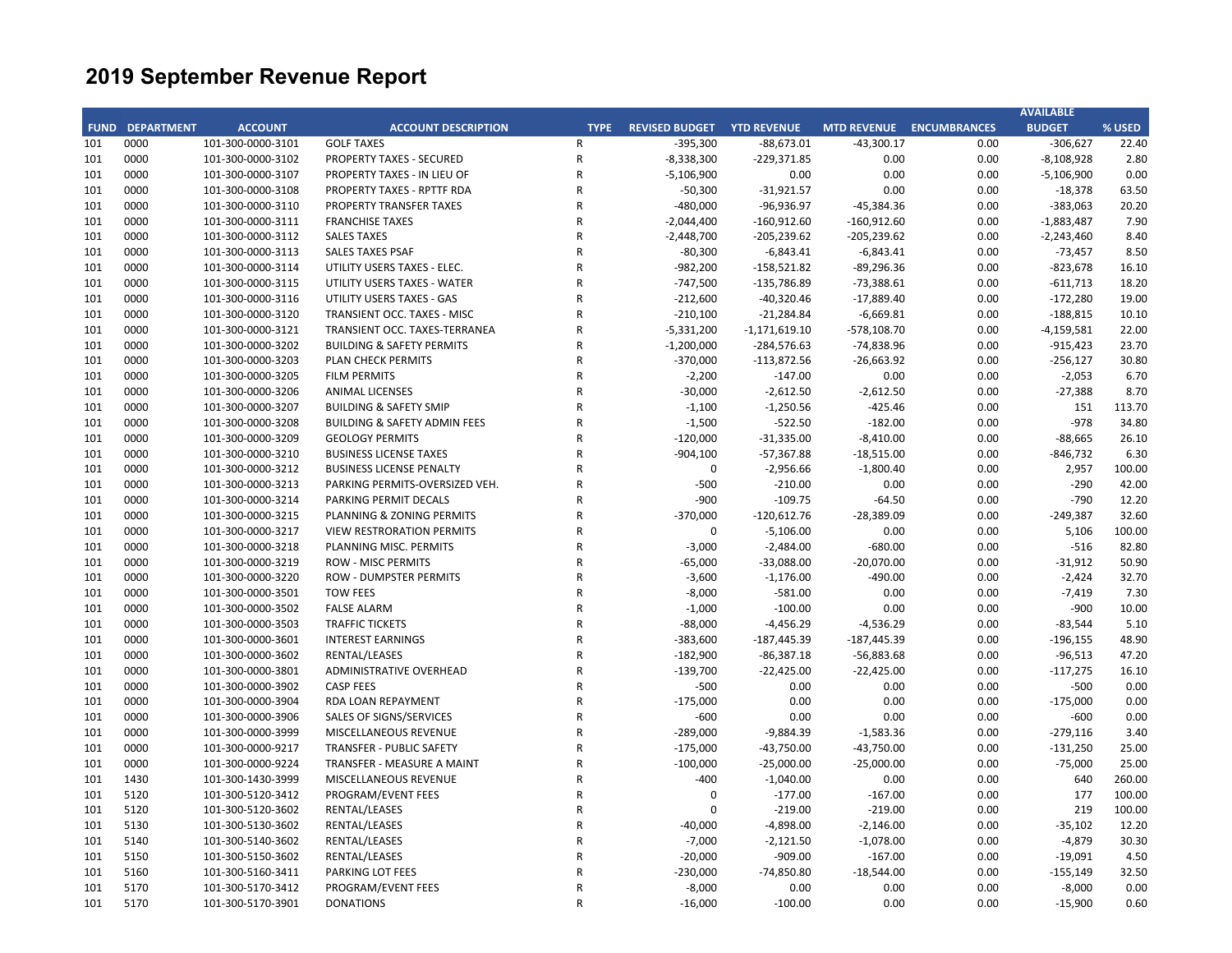|            |                        |                                        |                                              |              |                                   |                            |                     |                                 | <b>AVAILABLE</b>         |                 |
|------------|------------------------|----------------------------------------|----------------------------------------------|--------------|-----------------------------------|----------------------------|---------------------|---------------------------------|--------------------------|-----------------|
|            | <b>FUND DEPARTMENT</b> | <b>ACCOUNT</b>                         | <b>ACCOUNT DESCRIPTION</b>                   | <b>TYPE</b>  | <b>REVISED BUDGET YTD REVENUE</b> |                            |                     | <b>MTD REVENUE ENCUMBRANCES</b> | <b>BUDGET</b>            | % USED          |
| 101        | 5180                   | 101-300-5180-3602                      | RENTAL/LEASES                                | R            | $-205,000$                        | $-19,783.00$               | $-10,749.00$        | 0.00                            | -185,217                 | 9.70            |
| 101        | 5180                   | 101-300-5180-3701                      | <b>PVIC SALES TAXABLE</b>                    | $\mathsf{R}$ | $-120,000$                        | $-31,963.00$               | $-9,299.34$         | 0.00                            | $-88,037$                | 26.60           |
| 101        | 5180                   | 101-300-5180-3901                      | <b>DONATIONS</b>                             | R            | 0                                 | $-3,280.50$                | $-861.50$           | 0.00                            | 3,281                    | 100.00          |
| 101        | 5190                   | 101-300-5190-3412                      | PROGRAM/EVENT FEES                           | R            | $-6,000$                          | $-1,962.00$                | 75.00               | 0.00                            | $-4,038$                 | 32.70           |
| 101        | 5190                   | 101-300-5190-3901                      | <b>DONATIONS</b>                             | R            | $-3,000$                          | $-800.00$                  | $-50.00$            | 0.00                            | $-2,200$                 | 26.70           |
| 101        | 4140                   | 101-300-4140-3504                      | <b>CODE ENFORCEMENT CITATIONS</b>            | R            | $\mathbf 0$                       | $-5,537.88$                | $-2,500.00$         | 0.00                            | 5,538                    | 100.00          |
| 101        | 5131                   | 101-300-5131-3412                      | PROGRAM/EVENT FEES                           | R            | $\mathbf 0$                       | $-6,960.00$                | $-5,370.00$         | 0.00                            | 6,960                    | 100.00          |
| 202        | 0000                   | 202-300-0000-3304                      | STATE GRANTS - SECTION 2103                  | R            | $-364,400$                        | $-52,516.38$               | 0.00                | 0.00                            | $-311,884$               | 14.40           |
| 202        | 0000                   | 202-300-0000-3305                      | STATE GRANTS - SECTION 2105                  | R            | $-237,700$                        | $-35,974.22$               | 0.00                | 0.00                            | $-201,726$               | 15.10           |
| 202        | 0000                   | 202-300-0000-3306                      | STATE GRANTS - SECTION 2106                  | R            | $-145,100$                        | $-21,390.70$               | 0.00                | 0.00                            | $-123,709$               | 14.70           |
| 202        | 0000                   | 202-300-0000-3307                      | STATE GRANTS - SECTION 2107                  | R            | $-312,100$                        | $-30,993.72$               | 0.00                | 0.00                            | $-281,106$               | 9.90            |
| 202        | 0000                   | 202-300-0000-3308                      | STATE GRANTS - SECTION 2107.5                | R            | $-6,000$                          | $-6,000.00$                | 0.00                | 0.00                            | 0                        | 100.00          |
| 202        | 0000                   | 202-300-0000-3309                      | <b>STATE GAS TAX - SB1</b>                   | R            | $-707,100$                        | $-66,822.17$               | $-66,822.17$        | 0.00                            | $-640,278$               | 9.50            |
| 202        | 0000                   | 202-300-0000-3601                      | <b>INTEREST EARNINGS</b>                     | R            | $-6,800$                          | $-3,090.61$                | $-3,090.61$         | 0.00                            | $-3,709$                 | 45.50           |
| 202        | 0000                   | 202-300-0000-3999                      | MISCELLANEOUS REVENUE                        | R            | $-48,200$                         | 0.00                       | 0.00                | 0.00                            | $-48,200$                | 0.00            |
| 203        | 0000                   | 203-300-0000-3601                      | <b>INTEREST EARNINGS</b>                     | R            | $-300$                            | $-89.08$                   | $-89.08$            | 0.00                            | $-211$                   | 29.70           |
| 209        | 0000                   | 209-300-0000-3102                      | <b>PROPERTY TAXES - SECURED</b>              | R            | $-2,300$                          | $-76.46$                   | 0.00                | 0.00                            | $-2,224$                 | 3.30            |
| 209        | 0000                   | 209-300-0000-3601                      | <b>INTEREST EARNINGS</b>                     | R            | $-200$                            | $-103.02$                  | $-103.02$           | 0.00                            | $-97$                    | 51.50           |
| 211        | 0000                   | 211-300-0000-3102                      | <b>PROPERTY TAXES - SECURED</b>              | R            | $-606,800$                        | $-19,085.41$               | 0.00                | 0.00                            | -587,715                 | 3.10            |
| 211        | 0000                   | 211-300-0000-3601                      | <b>INTEREST EARNINGS</b>                     | R            | $-21,200$                         | $-4,512.62$                | $-4,512.62$         | 0.00                            | $-16,687$                | 21.30           |
| 213        | 0000                   | 213-300-0000-3302                      | <b>STATE GRANTS</b>                          | R            | $-22,100$                         | 0.00                       | 0.00                | 0.00                            | $-22,100$                | 0.00            |
| 213        | 0000                   | 213-300-0000-3406                      | <b>WASTE REDUCTION FEES</b>                  | R            | $-185,000$                        | $-30,575.40$               | $-30,575.40$        | 0.00                            | $-154,425$               | 16.50           |
| 213        | 0000                   | 213-300-0000-3601                      | <b>INTEREST EARNINGS</b>                     | R            | $-4,600$                          | $-1,376.52$                | $-1,376.52$         | 0.00                            | $-3,223$                 | 29.90           |
| 214        | 0000                   | 214-300-0000-3303                      | <b>LOCAL GRANTS</b>                          | R            | $-50,000$                         | 0.00                       | 0.00                | 0.00                            | $-50,000$                | 0.00            |
| 214        | 0000                   | 214-300-0000-3601                      | <b>INTEREST EARNINGS</b>                     | R            | $-900$                            | $-289.69$                  | $-289.69$           | 0.00                            | $-610$                   | 32.20           |
| 215        | 0000                   | 215-300-0000-3303                      | <b>LOCAL GRANTS</b>                          | R            | $-696,200$                        | $-180,506.76$              | $-59,365.83$        | 0.00                            | $-515,693$               | 25.90           |
| 215        | 0000                   | 215-300-0000-3601                      | <b>INTEREST EARNINGS</b>                     | R            | $-6,200$                          | $-2,214.13$                | $-2,214.13$         | 0.00                            | $-3,986$                 | 35.70           |
| 216        | 0000                   | 216-300-0000-3303                      | <b>LOCAL GRANTS</b>                          | R            | $-839,400$                        | $-217,596.80$              | $-71,550.89$        | 0.00                            | $-621,803$               | 25.90           |
| 216        | 0000                   | 216-300-0000-3601                      | <b>INTEREST EARNINGS</b>                     | R            | $-10,000$                         | $-7,654.25$                | $-7,654.25$         | 0.00                            | $-2,346$                 | 76.50           |
| 217        | 0000                   | 217-300-0000-3302                      | <b>STATE GRANTS</b>                          | R            | $-130,000$                        | $-55,947.62$               | $-55,947.62$        | 0.00                            | $-74,052$                | 43.00           |
| 217        | 0000                   | 217-300-0000-3601                      | <b>INTEREST EARNINGS</b>                     | R            | $-1,000$                          | $-305.51$                  | $-305.51$           | 0.00                            | $-694$                   | 30.60           |
| 220        | 0000                   | 220-300-0000-3303                      | <b>LOCAL GRANTS</b>                          | R            | $-522,200$                        | $-135,272.91$              | $-44,498.26$        | 0.00                            | -386,927                 | 25.90           |
| 220        | 0000                   | 220-300-0000-3601                      | <b>INTEREST EARNINGS</b>                     | R            | $-23,200$                         | $-2,837.16$                | $-2,837.16$         | 0.00                            | $-20,363$                | 12.20           |
| 221        | 0000                   | 221-300-0000-3303                      | <b>LOCAL GRANTS</b>                          | R            | $-591,800$                        | $-151,590.89$              | $-50,388.12$        | 0.00                            | -440,209                 | 25.60           |
| 221        | 0000                   | 221-300-0000-3601                      | <b>INTEREST EARNINGS</b>                     | R            | $-300$                            | $-253.58$                  | $-253.58$           | 0.00                            | $-46$                    | 84.50           |
| 222        | 0000                   | 222-300-0000-3601                      | <b>INTEREST EARNINGS</b>                     | R            | $-12,400$                         | $-2,857.94$                | $-2,857.94$         | 0.00                            | $-9,542$                 | 23.00           |
| 223        | 0000                   | 223-300-0000-3601                      | <b>INTEREST EARNINGS</b>                     | $\mathsf{R}$ | $-8,100$                          | $-2,397.81$                | $-2,397.81$         | 0.00                            | $-5,702$                 | 29.60           |
| 223        | 0000                   | 223-300-0000-9101                      | <b>TRANSFER - GENERAL FUND</b>               | R            | $-35,000$                         | $-8,750.00$                | $-8,750.00$         | 0.00                            | $-26,250$                | 25.00           |
| 224        | 0000                   | 224-300-0000-3303                      | <b>LOCAL GRANTS</b>                          | R            | $-90,000$                         | 0.00                       | 0.00                | 0.00                            | $-90,000$                | 0.00            |
| 224        | 0000                   | 224-300-0000-3601                      | <b>INTEREST EARNINGS</b>                     | R            | $-1,100$                          | $-183.17$                  | $-183.17$           | 0.00                            | $-917$                   | 16.70           |
| 225        | 0000                   | 225-300-0000-3102                      | <b>PROPERTY TAXES - SECURED</b>              | R            | $-55,100$                         | 0.00                       | 0.00                | 0.00                            | $-55,100$                | 0.00            |
| 225        | 0000                   | 225-300-0000-3601                      | <b>INTEREST EARNINGS</b>                     | R            | $-1,900$                          | $-1,161.70$                | $-1,161.70$         | 0.00                            | $-738$                   | 61.10           |
| 225        | 0000                   | 225-300-0000-9330                      | TRANSFER - INFRASTRUCTURE                    | R            | $-455,000$                        | $-113,750.00$              | $-113,750.00$       | 0.00                            | $-341,250$               | 25.00           |
| 227        | 0000                   | 227-300-0000-3601                      | <b>INTEREST EARNINGS</b>                     | R            | $-900$                            | $-4.79$                    | $-4.79$             | 0.00                            | $-895$                   | 0.50            |
|            |                        |                                        |                                              | R            |                                   |                            |                     |                                 |                          |                 |
| 228<br>228 | 0000<br>0000           | 228-300-0000-3601<br>228-300-0000-3901 | <b>INTEREST EARNINGS</b><br><b>DONATIONS</b> | R            | $-9,500$<br>$\mathbf 0$           | $-2,428.40$<br>$-3,500.00$ | $-2,428.40$<br>0.00 | 0.00<br>0.00                    | $-7,072$<br>3,500        | 25.60<br>100.00 |
|            | 0000                   |                                        | <b>INTEREST EARNINGS</b>                     | R            |                                   | $-675.30$                  | $-675.30$           | 0.00                            | $-425$                   |                 |
| 285<br>285 | 0000                   | 285-300-0000-3601<br>285-300-0000-9101 | TRANSFER - GENERAL FUND                      | R            | $-1,100$<br>$-55,000$             | $-13,750.00$               | $-13,750.00$        | 0.00                            | $-41,250$                | 61.40<br>25.00  |
| 310        | 0000                   | 310-300-0000-3301                      | <b>FEDERAL GRANTS</b>                        | R            | $-139,300$                        | $-4,675.00$                | $-4,675.00$         | 0.00                            |                          | 3.40            |
|            | 0000                   |                                        |                                              | R            |                                   |                            |                     |                                 | $-134,625$<br>$-200,054$ |                 |
| 330        |                        | 330-300-0000-3601                      | <b>INTEREST EARNINGS</b>                     |              | $-285,500$                        | $-85,445.96$               | $-85,445.96$        | 0.00                            |                          | 29.90           |